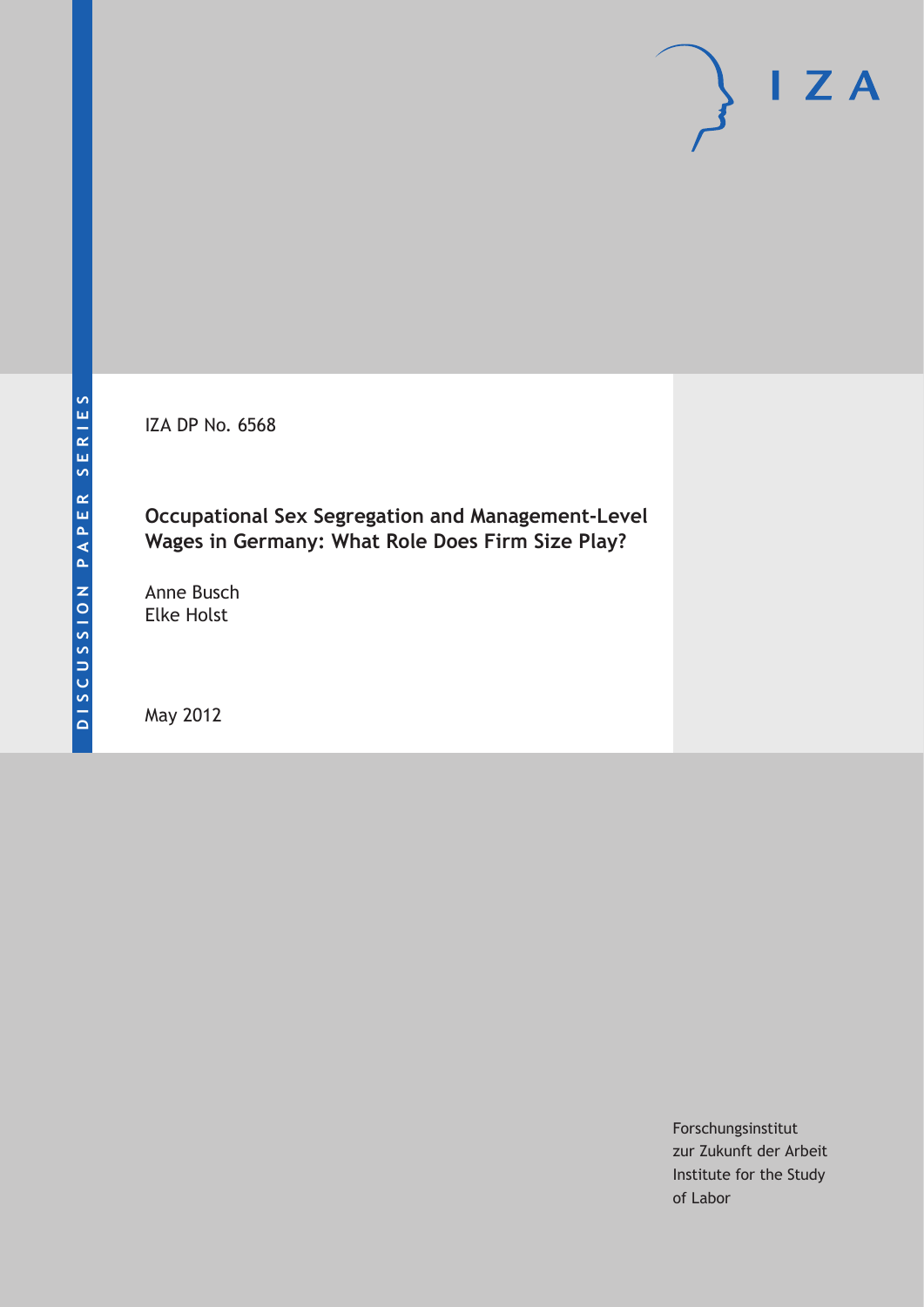# **Occupational Sex Segregation and Management-Level Wages in Germany: What Role Does Firm Size Play?**

### **Anne Busch**

*University of Bielefeld, Humboldt University Berlin and DIW Berlin/SOEP* 

### **Elke Holst**

*DIW Berlin/SOEP, Flensburg University and IZA* 

Discussion Paper No. 6568 May 2012

IZA

P.O. Box 7240 53072 Bonn **Germany** 

Phone: +49-228-3894-0 Fax: +49-228-3894-180 E-mail: [iza@iza.org](mailto:iza@iza.org)

Any opinions expressed here are those of the author(s) and not those of IZA. Research published in this series may include views on policy, but the institute itself takes no institutional policy positions.

The Institute for the Study of Labor (IZA) in Bonn is a local and virtual international research center and a place of communication between science, politics and business. IZA is an independent nonprofit organization supported by Deutsche Post Foundation. The center is associated with the University of Bonn and offers a stimulating research environment through its international network, workshops and conferences, data service, project support, research visits and doctoral program. IZA engages in (i) original and internationally competitive research in all fields of labor economics, (ii) development of policy concepts, and (iii) dissemination of research results and concepts to the interested public.

IZA Discussion Papers often represent preliminary work and are circulated to encourage discussion. Citation of such a paper should account for its provisional character. A revised version may be available directly from the author.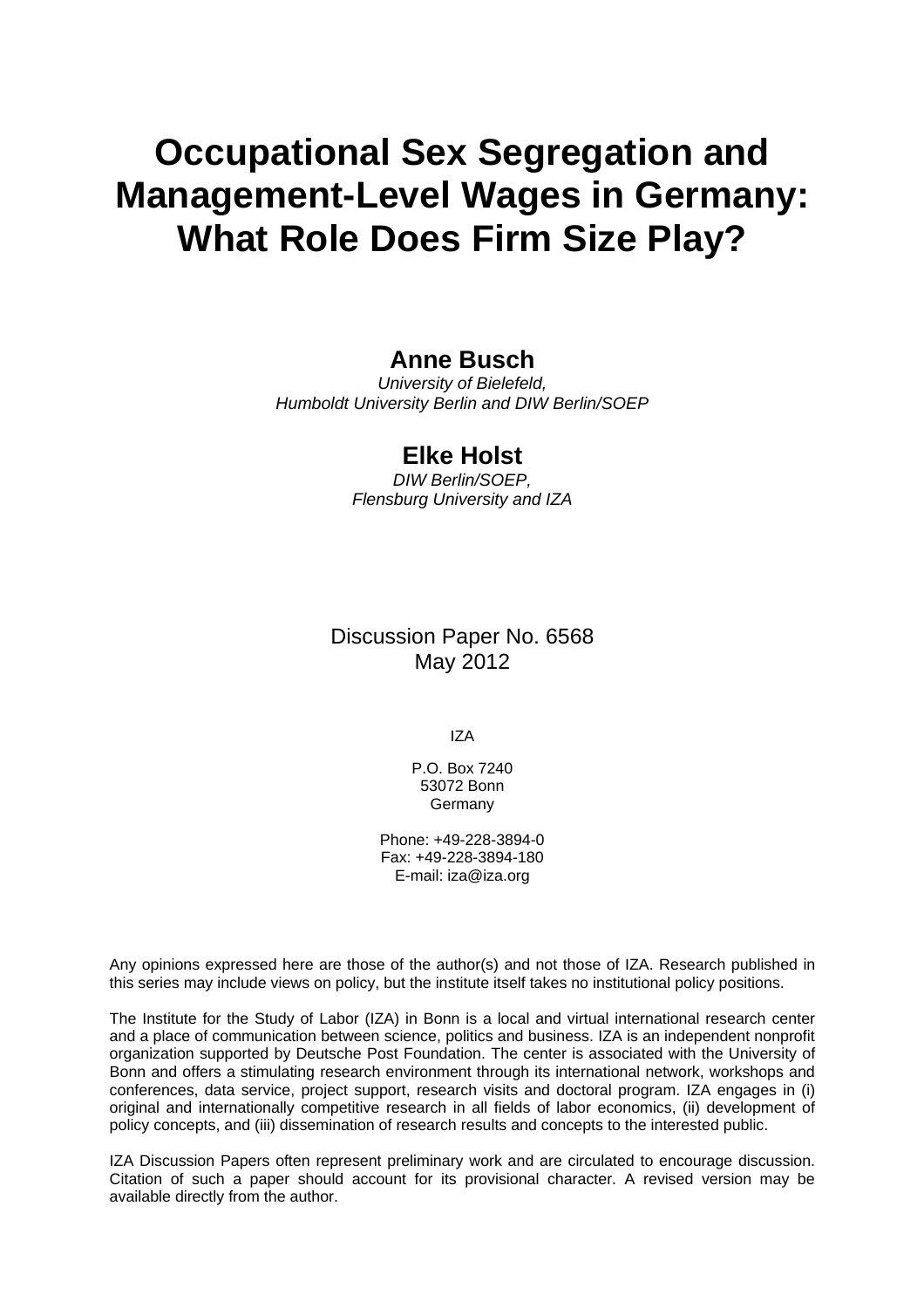IZA Discussion Paper No. 6568 May 2012

# **ABSTRACT**

# **Occupational Sex Segregation and Management-Level Wages in Germany: What Role Does Firm Size Play?**

The paper analyzes the gender pay gap in private-sector management positions based on German panel data and using fixed-effects models. It deals with the effect of occupational sex segregation on wages, and the extent to which wage penalties for managers in predominantly female occupations are moderated by firm size. Drawing on economic and organizational approaches and the devaluation of women's work, we find wage penalties for female occupations in management only in large firms. This indicates a pronounced devaluation of female occupations, which might be due to the longer existence, stronger formalization, or more established "old-boy networks" of large firms.

JEL Classification: B54, J16, J24, J31, J71, L2, M51

Keywords: gender pay gap, managerial positions, occupational sex segregation, gendered organization, firm size

Corresponding author:

Elke Holst DIW Berlin Mohrenstr. 58 10117 Berlin Germany E-mail: [eholst@diw.de](mailto:eholst@diw.de)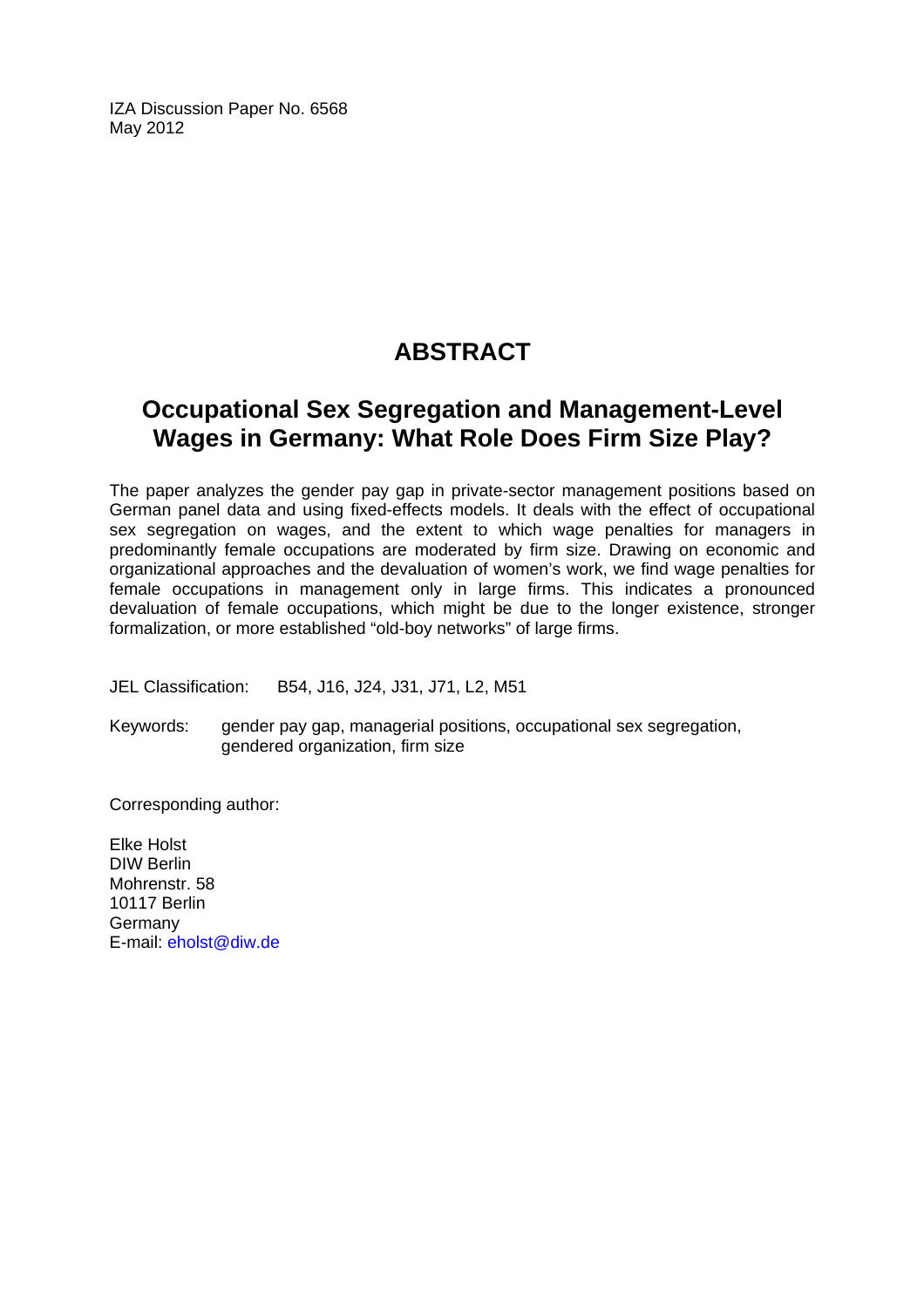#### **Introduction**

Many national and international studies on the gender pay gap show a wage disadvantage for women (Blau, Ferber, & Winkler, 2006; Blau & Kahn, 2000, 2003; European Commission, 2006; European Foundation for the Improvement of Living and Working Conditions, 2007; Marini, 1989). Germany's (raw) gender wage gap in 2008 was 23.2 percent, one of the highest in the European Union (European Commission, 2010). However, few articles to date have examined the gender pay gap in management positions in Germany (Busch & Holst, 2010, 2011; see for other countries Bertrand & Hallock, 2001; Cohen, Huffman, & Knauer, 2009; Kirchmeyer, 2002; Lausten, 2001; see for academic professions in Germany: Leuze & Strauß, 2009). The present study seeks to fill this lacuna: Using advanced panel methods, it analyzes the gender pay gap in private-sector management positions in Germany based on data from the German Socio-Economic Panel Study (SOEP). The specific objective is to find out to what extent occupational sex segregation—the unequal distribution of women and men across occupations—affects earnings and gender wage differentials in management positions. Firm size is taking into account as an important moderator of the effect between occupational sex segregation and wages.

 In Germany, as in other countries, segregation has remained very stable over time (European Commission, 2010): Most women still work in predominantly female occupations (so-called "women's occupations") and most men in predominantly male occupations ("men's occupations"). Compared to other European member states, Germany lies somewhere in the middle with regard to gender segregation (Smyth & Steinmetz, 2008). The segregated structure of the German labor market is a broader societal problem because it reproduces inequality between women and men: Predominantly female occupations are generally characterized by worse employment conditions on average—for instance, lower wages (European Commission's Expert Group on Gender and Employment (EGGE), 2009). The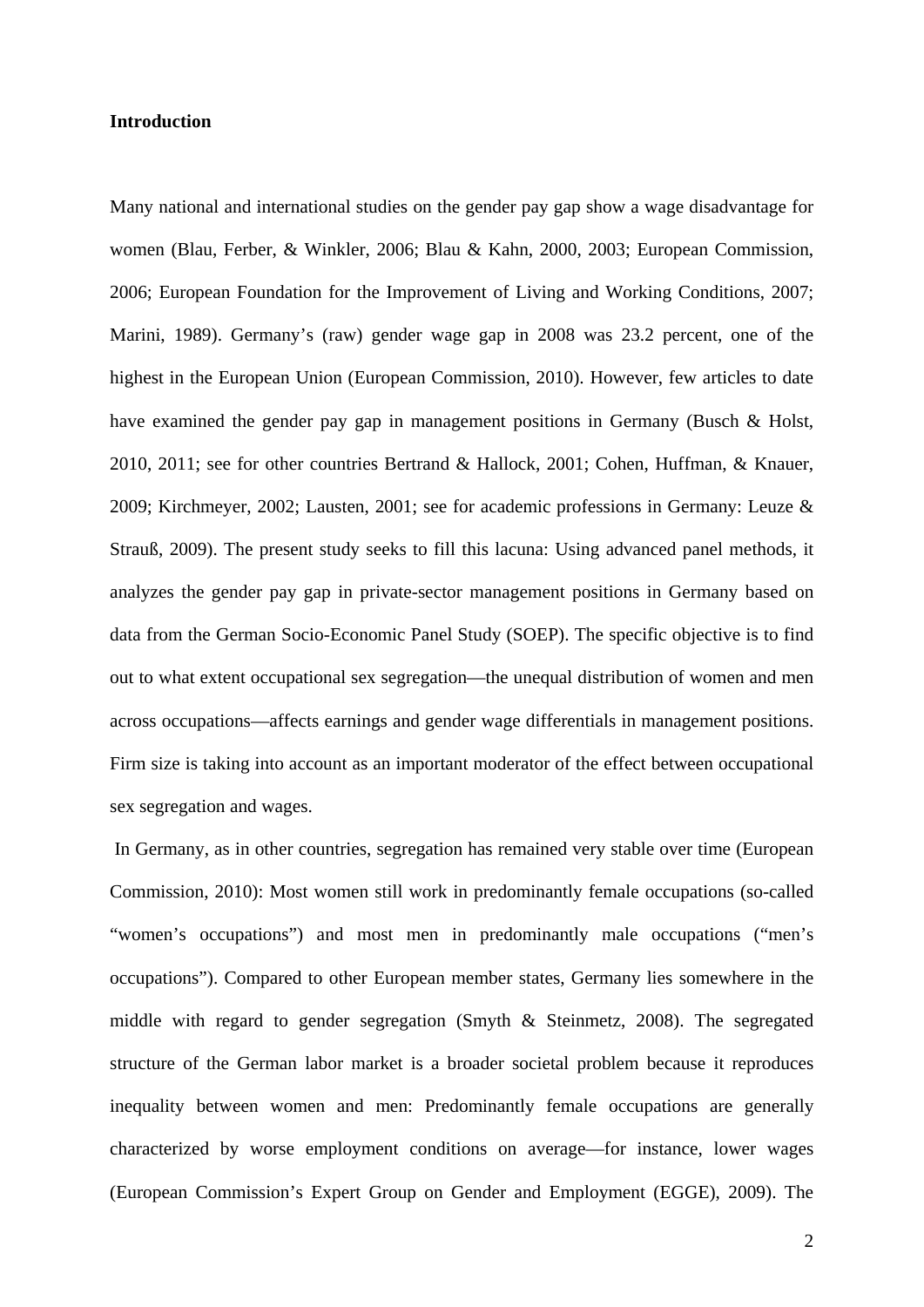question that has not been fully answered to date is to what extent this wage penalty to women's occupations also exists in management positions (but see Cohen et al., 2009) and whether this effect is moderated by other variables.

Turning to the theoretical explanations for wage penalties in women's occupations, we hypothesize in this paper that such wage penalties are less prevalent among managers as they are "the best of the best." However, it must be taken into consideration that processes of gender-specific occupational channeling and discrimination in working life are not constant throughout the entire labor market but vary depending on context: Wage penalties to managers in women's occupations may become observable when considering the *size of the firm* as moderator, an aspect that has not been analyzed in previous studies. Although large firms have many advantages over small firms (e.g., higher wages), we argue here that for managers, processes of devaluation taking place in women's occupations are more prevalent in large firms than in small firms. Therefore, taking the occupational gender composition as a single indicator explaining wages without taking the firm size into account may underestimate wage penalties in women's occupations in managerial positions.

The study is structured as follows. In Section 2, we introduce the key theories explaining the dependency between occupational sex segregation and wages, discuss the current state of research, and formulate our working hypotheses with regard to management positions. In section 3, we present the multivariate method for quantitative analysis of wages in management positions. In Section 4, we present our database and variables, and in Section 5 we discuss the empirical findings. Finally, in Section 6, we summarize the results and draw conclusions.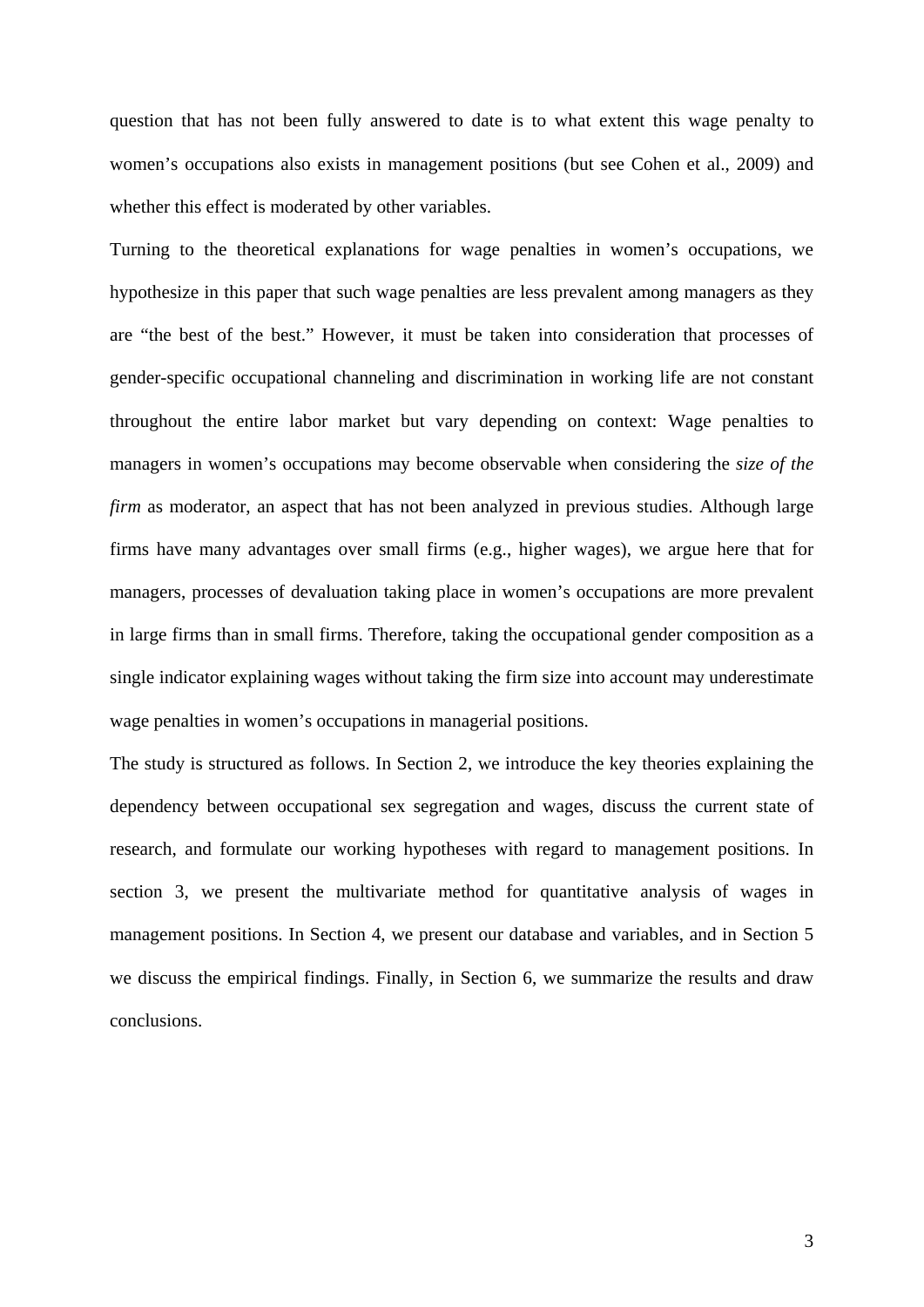# **1 Theoretical background**

#### *Human capital and devaluation*

From an economic point of view, gender-specific wage inequalities in general and wage penalties to women's occupations (compared to men's occupations) in particular can be explained by gender-specific investments in human capital (Becker, 1975). The central assumption underlying this view is that women have stronger family-related preferences than men and that this affects their choices of occupations and career paths. Investments in education and work experience would appear less profitable to women who plan to take breaks from their careers due to family responsibilities, given that accumulated knowledge becomes obsolete during breaks in employment (Blau et al., 2006; Mincer, 1962). As a result, women invest less in human capital.

Building on these assumptions, one can explain the different proportions of women and men in certain occupations and thus the emergence of occupational sex-segregation as well as wage penalties to women's occupations using the concept of self-selection (Polachek, 1981): Women rationally choose particular jobs that have lower opportunity costs, meaning jobs in which the need for human capital accumulation and the deprivation of accumulated human capital during employment breaks is relatively low. Correspondingly, women choose occupations that require lower qualification levels. Wages in such jobs are low c.p. because they do not have to compensate the high costs of human capital accumulation. The theory assumes that starting wages are relatively high in women's occupations compared to men's occupations, but that the wage increase over time is lower. To sum up, women and men "sort" themselves into different occupations with different qualification requirements fitting their different levels of human capital accumulation and preferences. Therefore, a negative effect of occupational sex composition on wages can be explained by the different qualification levels required.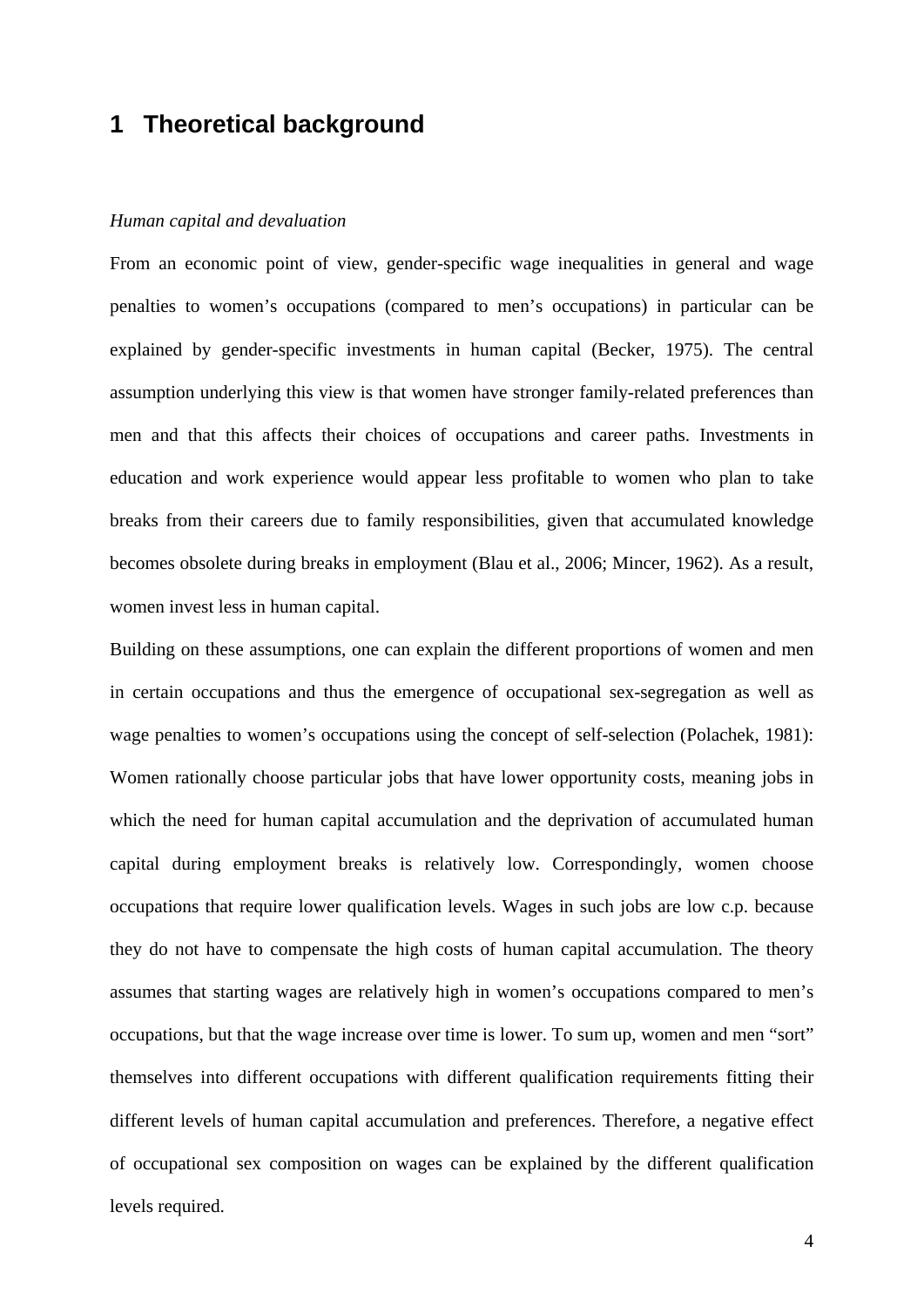However, studies using human capital theory to explain the negative effect of occupational sex composition on wages have produced mixed results. In the early 1980s, it was shown that women who planned to interrupt their careers did not, contrary to the hypothesis of selfselection, choose "female" jobs at a higher rate than other women (England, 1982; Okamoto & England, 1999). Further, research shows that women's occupations do not have higher starting wages than men's occupations (England, Farkas, Kilbourne, & Dou, 1988). This stands contrary to the assumption that women choose women's occupations to minimize opportunity costs.

On the other hand, in line with human capital theory, research by Tam explained lower wages in women's occupations with lower requirements for *specific* human capital (Tam, 1997, 2000). Following his arguments, human capital accumulation not only has a general component (schooling and vocational education) but also a specific component, meaning further specialized training in the job. Investments in specific human capital require even higher costs than investments in general human capital, because the employed person is confronted with additional opportunity costs: accumulated specialized knowledge is less transferrable to other jobs than general knowledge. But these investments also offer higher benefits in form of higher future wage increases. Therefore, they also require greater continuity in working life to fully gain these benefits.<sup>1</sup> For women, the opportunity costs are again higher here, because the theory assumes that women plan for low continuity in working life due to their family preferences. Therefore they invest to a lower extent in specific human capital. With this, according to Tam, women's occupations offer lower wages not only because they require lower qualification levels (general human capital), but also because they require lower specialized knowledge and investments in on-the-job training (specific human capital). Men's occupations, on the other hand, are often highly specialized occupations with much on-the-job training, resulting in higher wages (for a critique of these arguments, see England, Hermsen, & Cotter, 2000).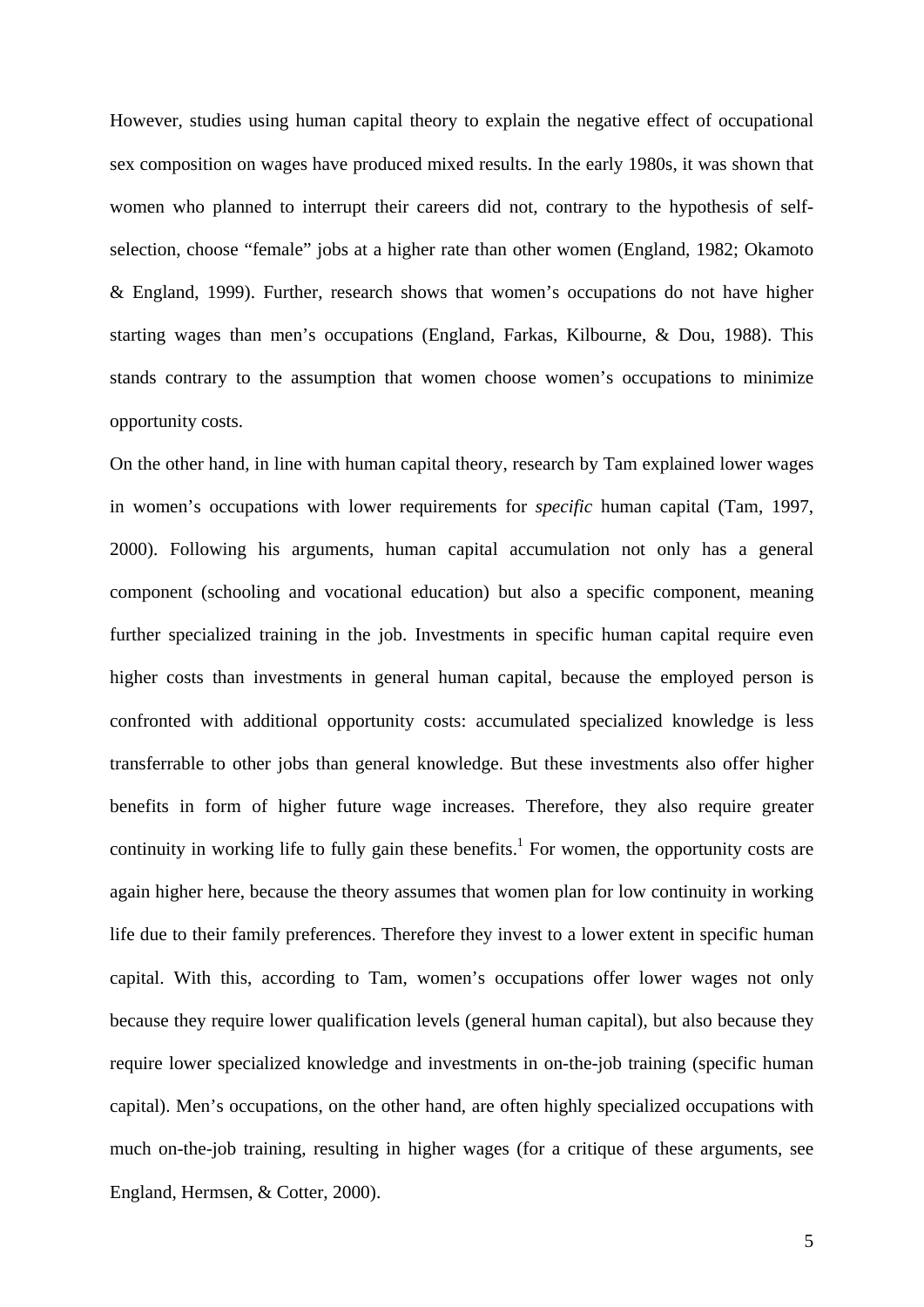The question is if these theoretical arguments are applicable to management positions: First of all, it can be assumed that female and male managers rarely differ in their human capital accumulation, because only individuals with a high human capital accumulation reach these high positions. Studies show that women and men in managerial positions in Germany are relatively similar in their human capital endowments (Holst & Busch, 2010). Therefore male and female leaders should not sort to a large extent into different occupations with different human capital requirements. Secondly, segregation also includes a vertical dimension: Women's occupations are often located at lower hierarchical levels (Maume, 1999; Wirth, 2001). Therefore, focusing on management positions already excludes many predominantly female jobs. For Germany it has been shown that segregation also exists in managerial positions, but at a lower level than for non-managers (Holst & Busch, 2010). Therefore the variance to be explained is smaller for managers, which also reduces the effects of segregation on wages, and the remaining women's jobs may be more similar to men's jobs in human capital requirements.

Beyond the studies mentioned above that contradict assumptions from economic theory, the implicitly "given" gender-specific preferences in the human capital approach were criticized early on in the research (e.g. England, 1989; Ferber, 1987). In the disciplines of sociology and social psychology, other approaches have been formulated to explain the wage penalty to women's occupations. It has been assumed that the historically dominant "male breadwinner" model, in which women are responsible for the unpaid housework and men for the paid work outside the home, leads to corresponding gender-specific values and norms internalized by individuals through their socialization—and thus to gender-specific orientations and needs ("preferences") for special jobs (Marini & Brinton, 1984), as well as to discriminatory practices on the labor market (Reskin, McBrier, & Kmec, 1999).

The internalization of gender roles in values and norms is (re)produced by "doing gender" in everyday interaction processes (West & Zimmerman, 1987): In order to reduce the amount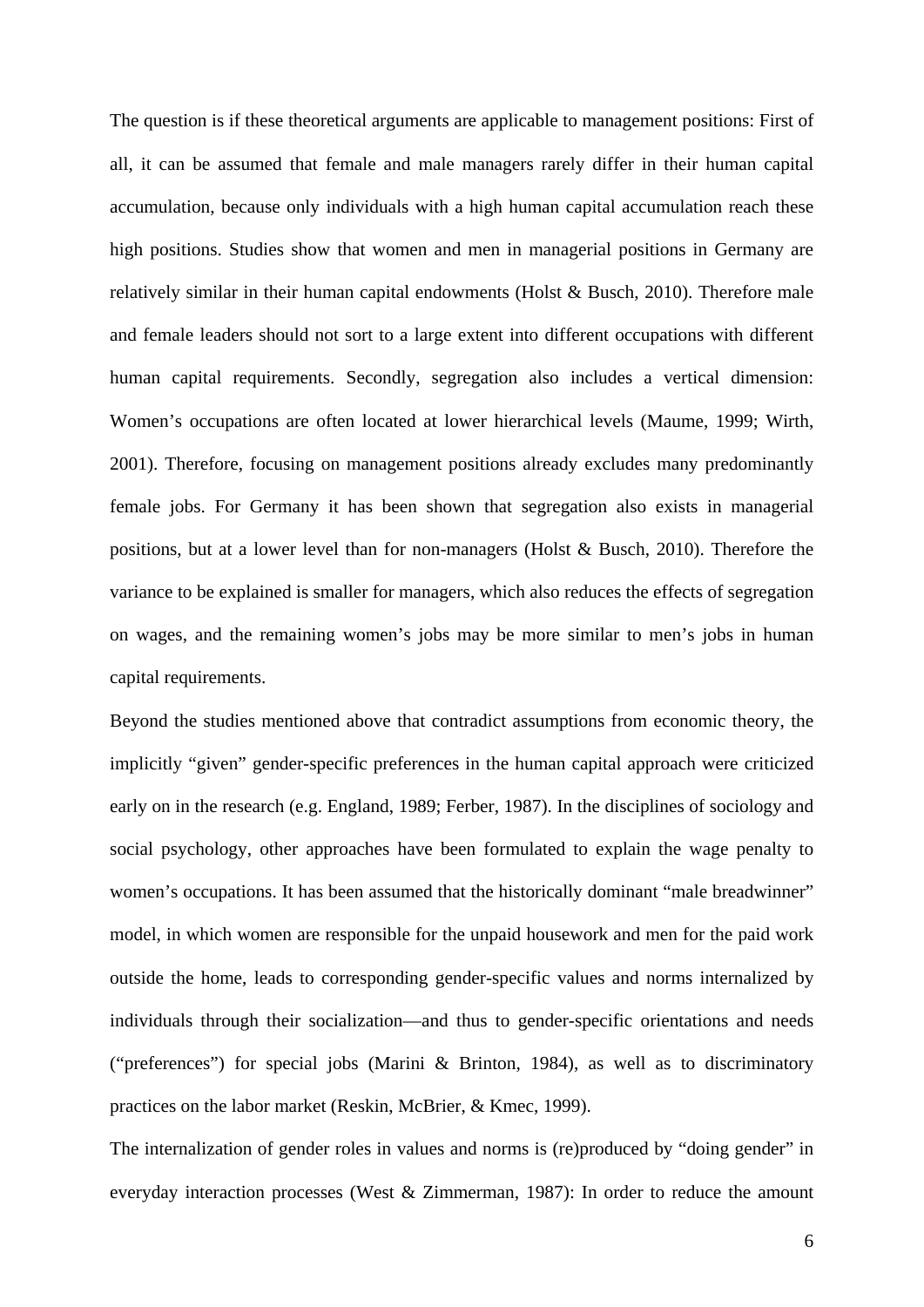and complexity of information in daily face-to-face interactions, people make gender-specific assumptions about the person with whom they are interacting (Blumer, 1969). This process forms the basis for gender stereotypes that are shaped by cultural perceptions about what constitutes "male" and "female"—and these categorizations are not neutral but implicitly posit a status hierarchy (Keller, 1985; Nelson, 1996; Ridgeway, 1997): men and women are expected to differ in their abilities to fulfill the demands of a certain situation and are therefore assigned different status levels (see for status characteristic theory and expectation states theory: Berger, Fisek, Norman, & Zelditch, 1977; Ridgeway, 2001).

On the labor market, women are often seen as less efficient and competent to fulfill the demands of work, and are therefore assigned a lower status (Correll & Ridgeway, 2006). The background of this valuation is that individual characteristics such as being "rational" or "analytical" are seen as important requirements for efficient work on the labor market. These characteristics are highly valued and, at the same time, seen as typically masculine. Being "emotional," on the other hand, is attributed as a typically feminine trait that evolved through care responsibilities within the home, and this trait is valued lower ("emotional work don't 'count'", England, 1989: 24). Accordingly, expectations about potential performance differ by gender—and this may result in wage penalties for women.

All this has consequences on wages, especially for women's occupations: the devaluation hypothesis postulates that predominantly female occupations are valued less (England, 1992; Steinberg, 1990). This devaluation has a quantitative and a qualitative aspect: first, devaluation occurs because women, the lower-status group on the labor market, form the majority within particular occupations (quantitative aspect). Second, devaluation occurs because the *content* of women's occupations is often related to "feminine" attributes—which are valued lower on the labor market, leading to further devaluation of women's occupations (qualitative aspect).

7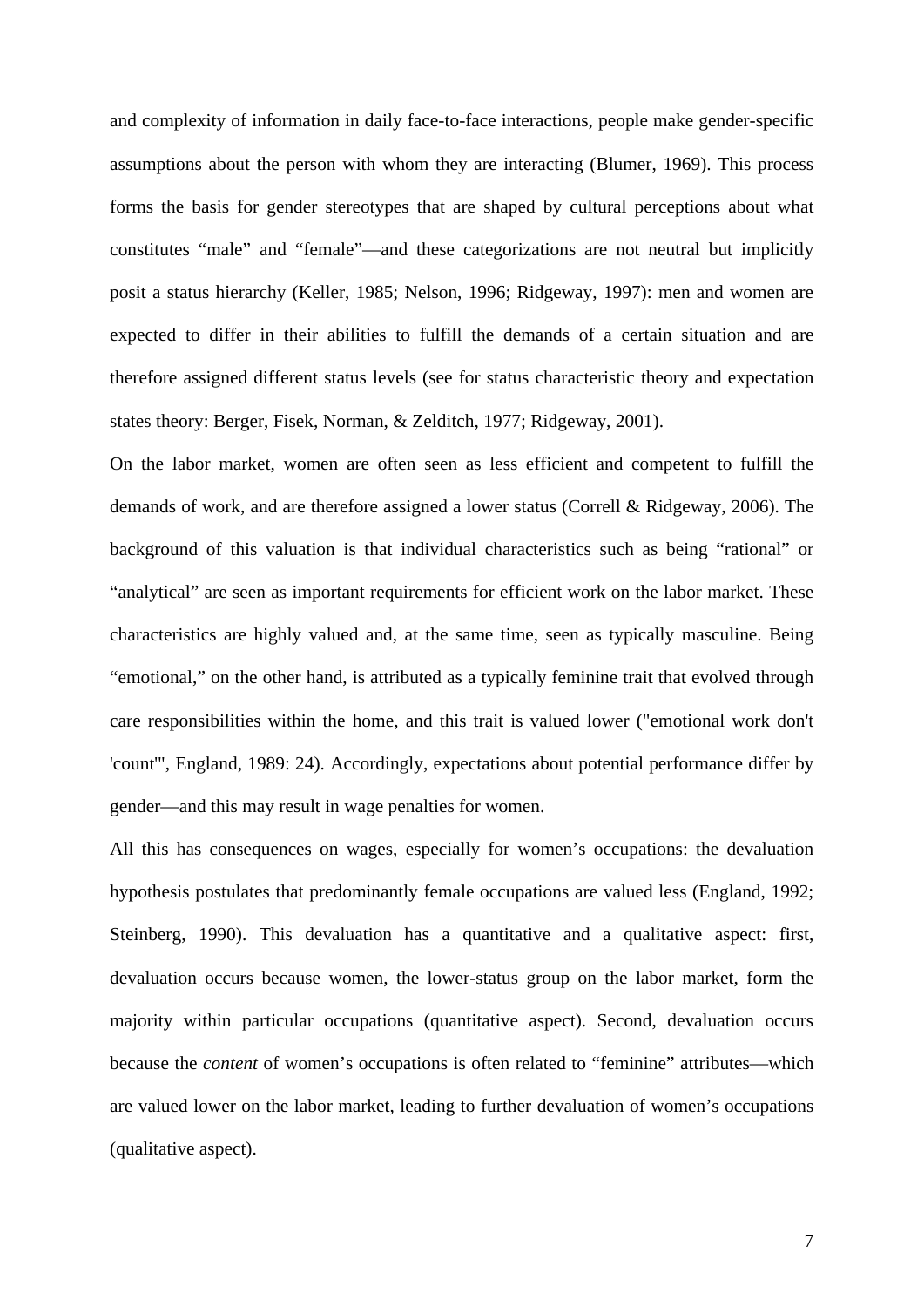Research has found that after taking relevant individual and occupational human capital characteristics into account in the model, there is still a remaining significant wage penalty to predominantly female occupations compared to male occupations. This may be interpreted as an effect of devaluation (England et al., 1988), although such a "residual" interpretation should be taken with caution. Further, for the US, it has been shown that occupations with typically "feminine" tasks such as caring and nurturing show wage penalties (Kilbourne, England , Farkas, Beron, & Weir, 1994). A similar wage penalty has been found in a German study for jobs involving deskwork and cleaning (Liebeskind, 2004). There, the inclusion of "feminine" tasks in the models decreased the significant negative wage effect of working in a women's occupation. This indicates that the wage penalty in women's occupations can be explained at least partly by the female work tasks involved in these occupations (ibid.).

Again, one can ask whether processes of devaluation are applicable to management positions to the same degree as to other positions on the labor market: As stated before, high-status positions are very uncommon in women's occupations, in which devaluation is particularly high. Furthermore, typically "feminine" tasks, which could lead to further devaluation, are less often typical of the content of managerial positions. Therefore, both quantitative and qualitative conditions of devaluation are not given there.

Based on these assumptions, we can formulate the following hypothesis on the dependency between segregation and wages in managerial positions:

*H1: In management positions, there is no significant wage penalty to women's occupations observable—even when taking other characteristics of general and specific human capital into account. This differs from non-management positions, in which we observe a significant wage penalty in women's occupations.* 

*The effect of segregation on wages—moderator firm size*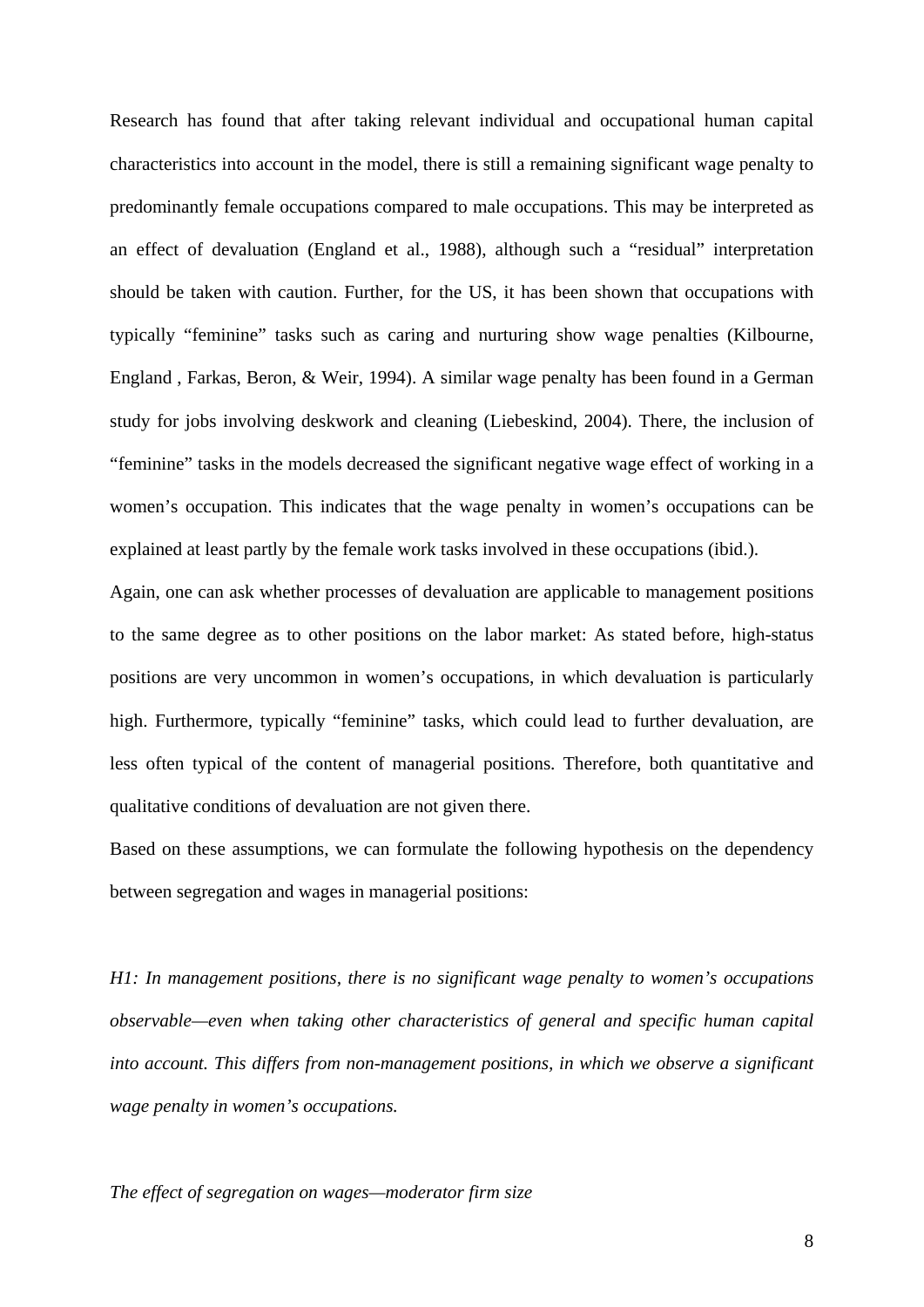The question, however, is whether characteristics of the firm, and in particular firm size, moderate this effect of wage penalties to predominantly female occupations due to devaluation in management positions. The devaluation of women's occupations and the higher valuation of men's occupations might appear more pronounced for managers after differentiating between large firms and medium/small firms. All of the approaches described so far fail to take into consideration that processes of gender-specific occupational channeling and discrimination in working life might vary in different labor market contexts. We turn now to organization theory which states that organizations are the central "control points" determining how women and men are integrated into the labor market, and they play an important role in the production and reproduction of social inequality (Achatz, Fuchs, von Stebut, & Wimbauer, 2002). This idea rests on the assumption that organizations on the labor market create the context for the emergence and legitimization of gender inequalities, but that they are also capable of rendering these difference irrelevant (Achatz, 2008: 121-122). The concept of "*gendered organizations*" assumes that the differentiation between women and men is a basic element of organizations, and that it is embedded in every organizational structure and process (Acker, 1990). With this, the construction of gender-specific divisions is institutionalized at the organizational level. Organizations establish gender-specific norms that are based on the life realities of men, ignoring the double burdens of family and career (Achatz, 2008).

The assumption that organizations moderate the degree of gender inequality on the labor market is the focus of several articles and studies carried out in Germany (Achatz, 2008; Achatz et al., 2002; Allmendinger & Podsiadlowski, 2001). Also gender-specific segregation and its consequences (primarily related to wages) has been analyzed in both job-specific and firm-specific settings (Achatz, Beblo, & Wolf, 2010; Achatz, Gartner, & Glück, 2005; Allmendinger & Hinz, 2007; Beblo, Heinze, & Wolf, 2008; Heinze & Wolf, 2010; Hinz & Gartner, 2005; Hultin & Szulkin, 2003).

9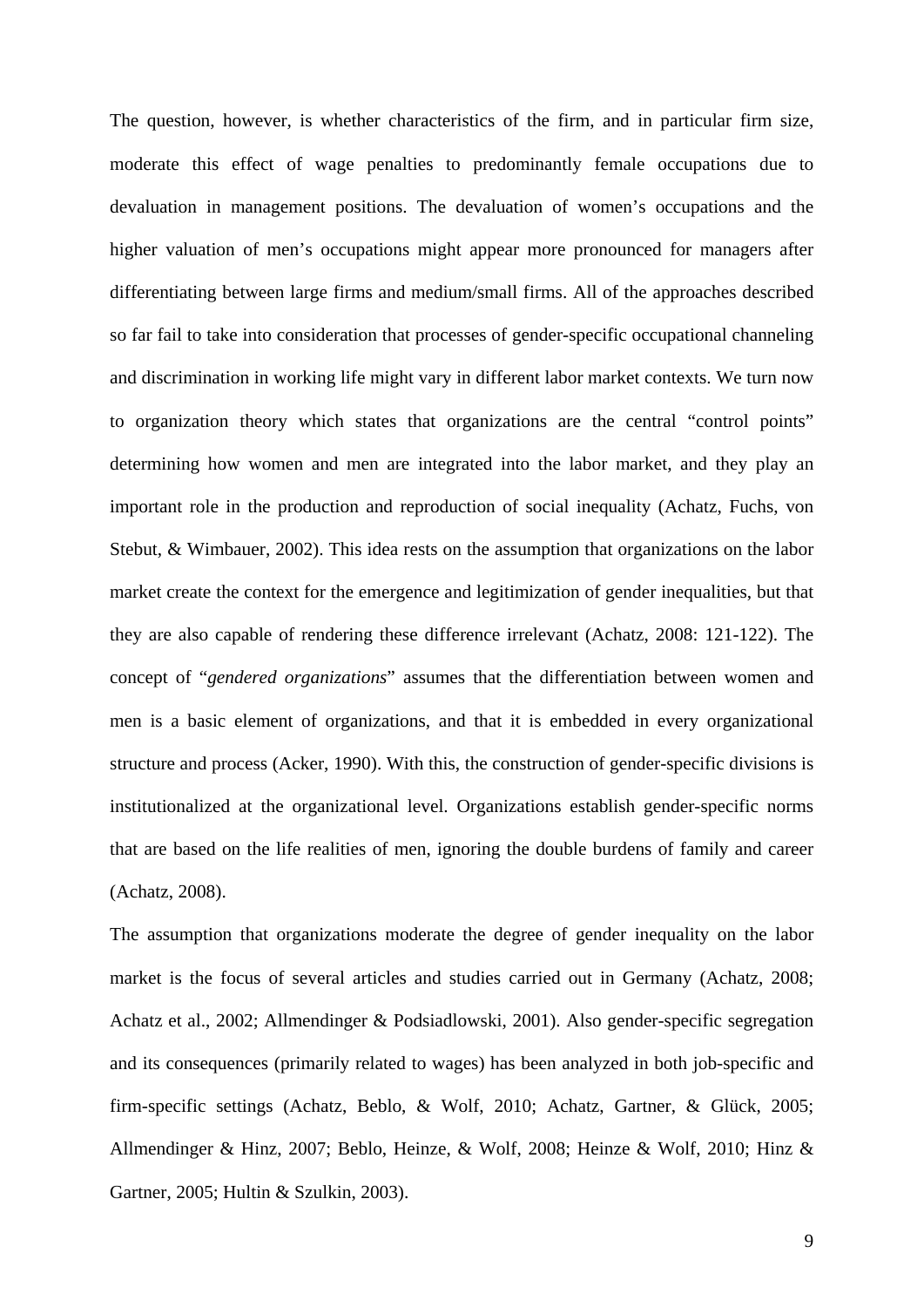One important characteristic of the organization where employees work in is the firm size: Studies show that large firms provide many advantages to workers compared to small firms. This becomes apparent in higher wages, better promotion opportunities, and lower segregation in large firms than in small ones (Bielby & Baron, 1983; Evans & Leighton, 1988; Hinz & Schübel, 2001; Lester, 1967). Although it still unclear how these dependencies emerge, one explanation for the observed promotion advantages in large firms is the existence of internal labor markets (Doeringer & Piore, 1971). The term "internal labor market" describes firm-specific promotion structures. These are assumed to exist especially in firms with a high number of employees. People are hired at a certain level in the firm hierarchy and climb the career ladder within the firm. As part of this process, they acquire firm-specific qualifications (specific human capital, see above). In higher positions, therefore, the probability of recruiting personnel from outside the firm decreases, while that of promoting internal personnel increases. The rules of the internal labor market are different from those of the general labor market; the main mechanism of the labor market—the supply-demand relation—does not hold for internal labor markets.

However, taking "gendered organizations" in mind, the advantages of large firms concerning promotion opportunities are gender-biased: Empirical studies show that small firms have a higher percentage of women in high hierarchical positions (Hoppenstedt, 2010). In Germany, the executive boards of the 200 largest companies are still almost all male (Holst & Schimeta, 2011). This appears to reinforce the argument that men benefit more from the advantages large firms offer, whereas women hit a "glass ceiling" (Wirth, 2001) or have to find their way through a "labyrinth" (Eagly & Carli, 2007) Especially navigating a career path through the complex organizational context of large firms is difficult—particularly for women. Genderspecific ascriptions play a strong role in internal labor markets since the recruitment of personnel is affected by male networks and informal information flows within the firm.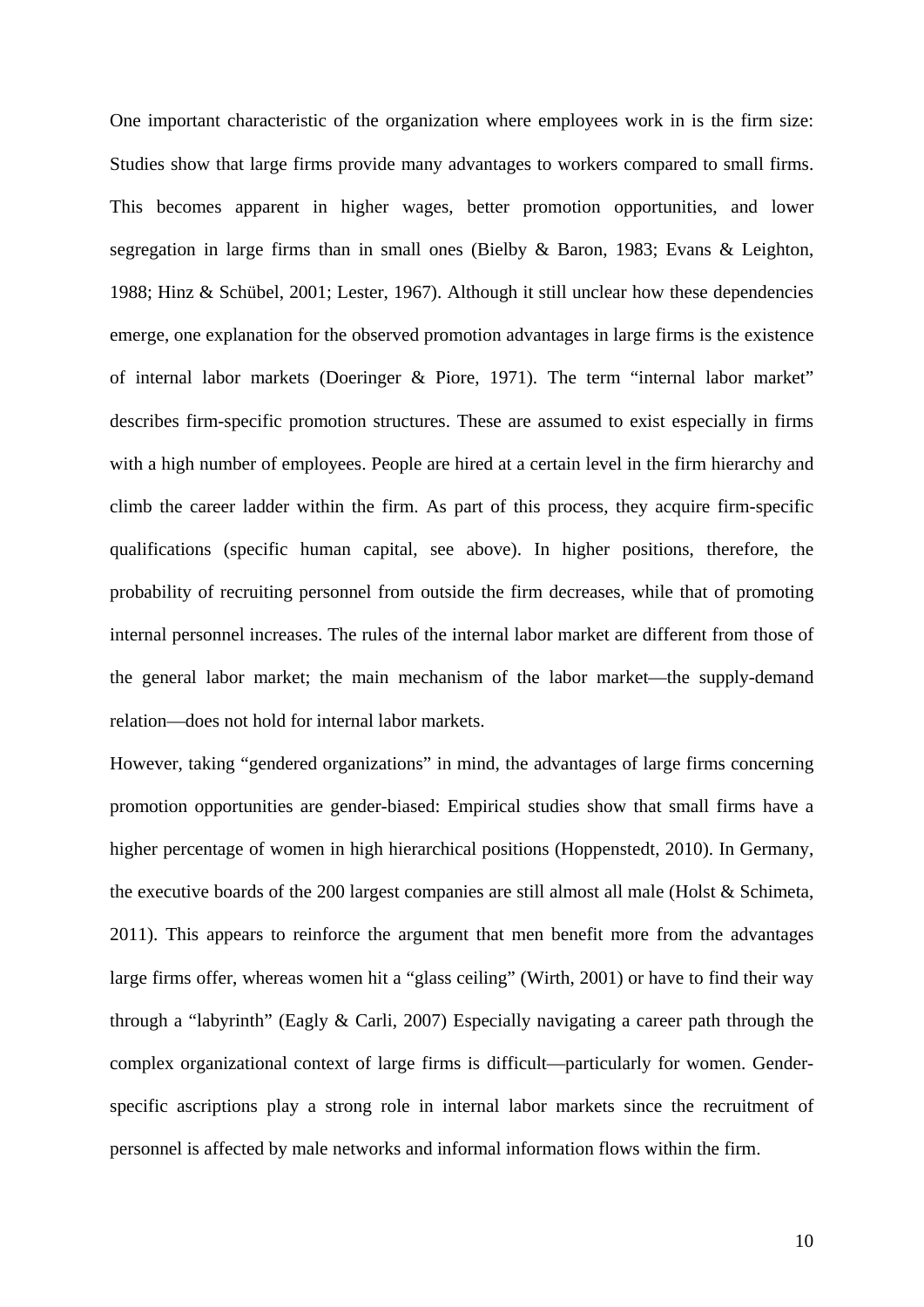Another aspect suggesting that the advantages large firms offer may be gender-biased is the observation that large firms are often older than small firms (Brüderl & Schüssler, 1990). Traditional gender roles that were predominant when an older firm was established may still be embedded in the organizational structure. Thus, the degree of "genderedness"—that is, how entrenched discriminatory practices are within an organizational structure—may be higher in large firms, where processes may tend to devalue women's occupations and attribute higher values to men's occupations. It can therefore be assumed that although segregation itself may be less prevalent and wages in general higher in large firms, processes of devaluation of women's occupations may be more prevalent in large firms. In other words: there are wage advantages of large firms—but much more for those working in men's occupations, not or much less for employees in women's occupations. This may be especially pronounced among managers: Here, the variance in wages between men's and women's occupations is particularly high in large firms, since most of the highly paid top management positions are in typically men's occupations. Therefore, management jobs in men's occupations are particularly high paid in large firms, whereas the few management jobs in women's occupations may not differ so strongly in wages between large and small firms.

Small firms, in contrast, are often younger; they have more flexible structures and are therefore able to react more quickly and flexibly to social developments and to integrate women to a larger extent.<sup>2</sup> Here, both women and men have to climb fewer steps to enter managerial positions, and the "labyrinth" women are faced with is smaller and less complex. Further, if women direct the firms—which again is more prevalent in small firms—they have the power to overcome devaluation processes and pay higher wages to persons working in women's occupations, diminishing the negative effect of the gender composition on wages. Research shows that the gender wage gap is smaller where there are more women in highstatus managerial positions (Cohen & Huffman, 2007). Therefore, especially for managerial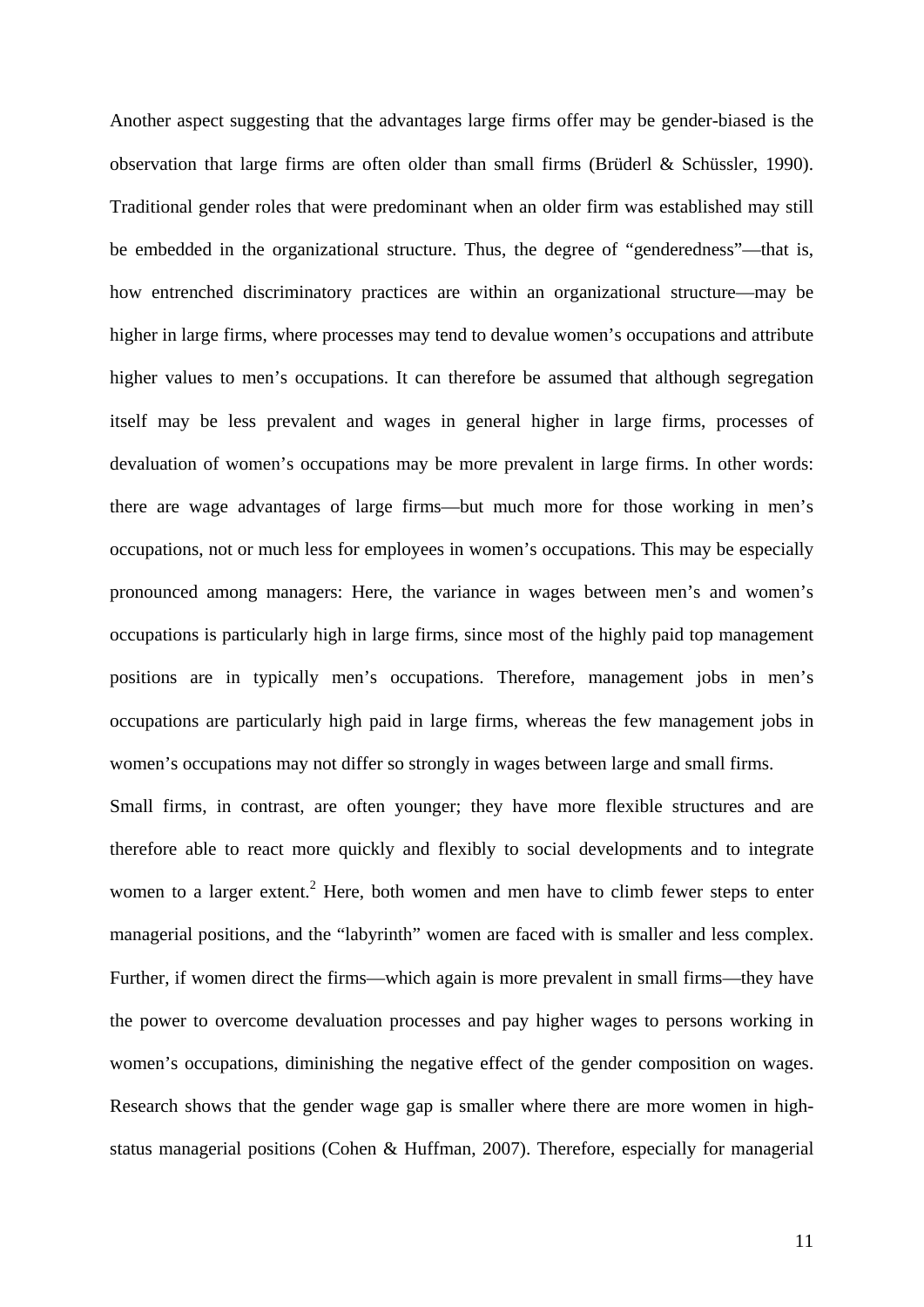positions, we can expect to see a smaller devaluation effect in small firms, and a larger effect in large firms.

Therefore, we hypothesize:

*H2: Wage penalties to managers in women's occupations are more prevalent in large firms than in small firms. When controlling for human capital, this indicates devaluation.* 

## **2 Models and Estimation Methods**

We first estimate a wage equation according to Mincer (Mincer, 1974) with additional independent variables presented in the next section. The models are estimated separately for women and men. Our analytical strategy is multiple linear *panel regression with fixed effects* (Allison, 2009). Such models use *only* within-person changes over time, and the main advantage is that they control for time-constant unobserved heterogeneity. One consequence is that variables that vary *between* but not *within* persons (such as gender and personality traits) are excluded from the model.

The fixed effects model can be performed in two ways: First, the "dummy variable strategy" that includes one dummy variable for each individual i in the data set can be used to control for person-specific characteristics that do not vary over time t. The other strategy that produces the same result is to compute the person-specific means over time for each person and each time-varying variable (for both the independent variables  $X_t$  as well as the dependent variable  $Y_t$ ). After that, for each variable, the difference from its person-specific mean is calculated across years.

$$
(1) \qquad \Upsilon_{it}^* = \Upsilon_{it} - \overline{\Upsilon}_{i}
$$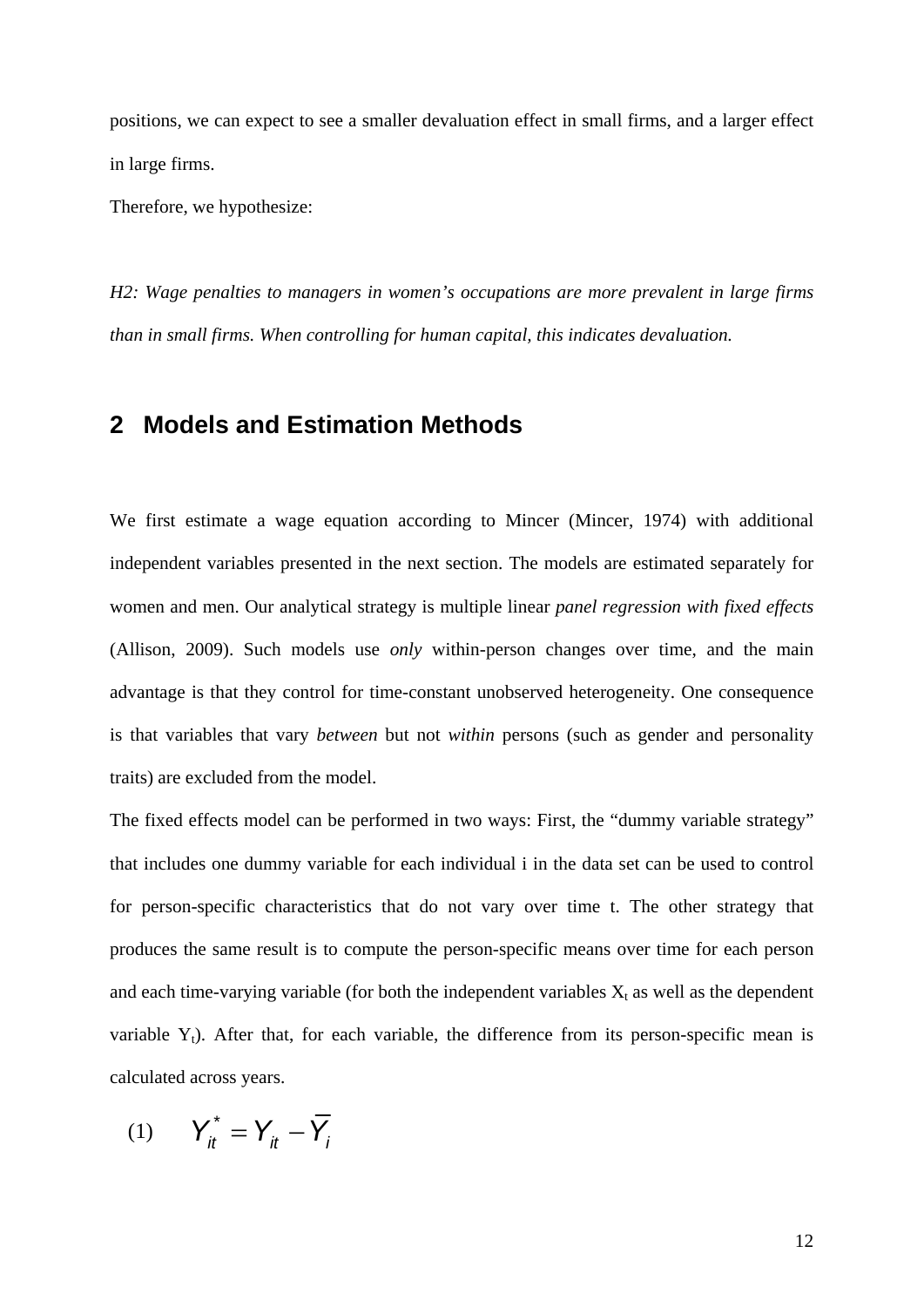$$
(2) \qquad X_{it}^* = X_{it} - \overline{X}_{it}
$$

Then a regression of  $Y^*$  on  $X^*$  can be computed, which shows the effects of individual *changes* in the independent variables on *changes* in the dependent variable (here: wages).

(3) 
$$
Y_{it}^* = \beta_0 + \beta_1 X_{it}^* + e_{it}
$$

However, there might also be another kind of selection bias that is not controlled for in the fixed effects model per se: the selection into managerial positions. Women who are in a management position might be highly selected, which may result in an overestimation of their wages and in biased coefficients. To correct for such a selection bias, we use a special version of Heckman's correction (Heckman, 1979) that is applicable for fixed effects regression (Berk, 1983; England et al., 1988). Here, for each year of the time period in our panel, we perform a cross-sectional logit regression model that predicts working in a management position for women and men. From these equations, we compute an instrumental variable that is the predicted probability of holding a managerial position (versus *not* holding a managerial position) for women and men in each year. This instrumental variable is added to the wage equations to control for sample selectivity bias. A common method is to estimate a probit model and use the inverse Mills ratio as an instrumental variable (Greene, 2003). In this paper, we used the predicted probabilities based on logit models as described above because the results of the variable can be interpreted in a more straightforward manner. However, we also estimated a probit model and calculated the inverse Mills ratio, and the coefficients did not differ between the two strategies.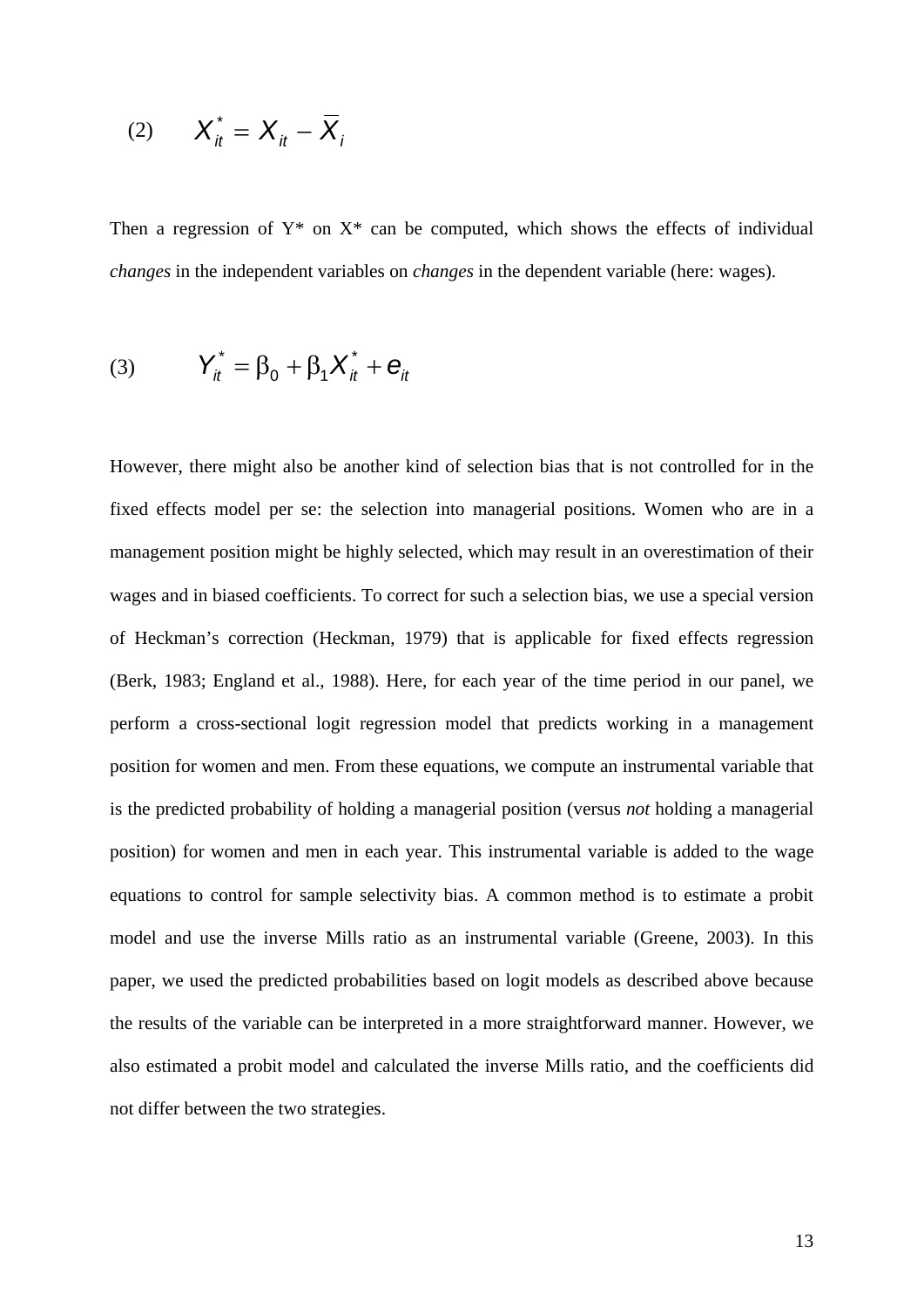# **3 Data and Determinants of Wages**

The wage estimations are based on data from the German Socio-Economic Panel Study (SOEP) for the years 2000-2009 (Wagner et al. 2007). The sample observed consists of persons in management positions in the private sector working *full-time*. Full-time work is defined as 35 or more contractually agreed weekly working hours, or 35 or more actual weekly working hours if not contractually agreed.

Persons in management positions are defined as being at least 18 years old and having described themselves as white-collar full-time employees in the private sector with

- *(1) extensive managerial duties (e.g., managing director, manager, head of a large firm or concern) or with*
- *(2) managerial function or highly qualified duties (e.g., scientist, attorney, head of department).*

The information on whether the person performs *extensive managerial duties* or *managerial functions/highly qualified duties* is controlled for in the models. To compare our results concerning the effects of segregation on wages between managers and non-managers, we also use a sample consisting of white-collar full-time employees who are *not* in a management position in the private sector.

Our dependent variable is the *(logarithmic) gross monthly wages* of women and men. Gross monthly wages were used instead of the gross hourly wages because overtime in managerial positions is generally not paid extra. Long working hours are common in management and therefore covered by the monthly income. Hourly earnings would not take this into consideration. Nevertheless, we control for the *actual weekly working hours* in our models and restrict our sample further to people employed full-time.

The following independent variables are used for the wage estimations: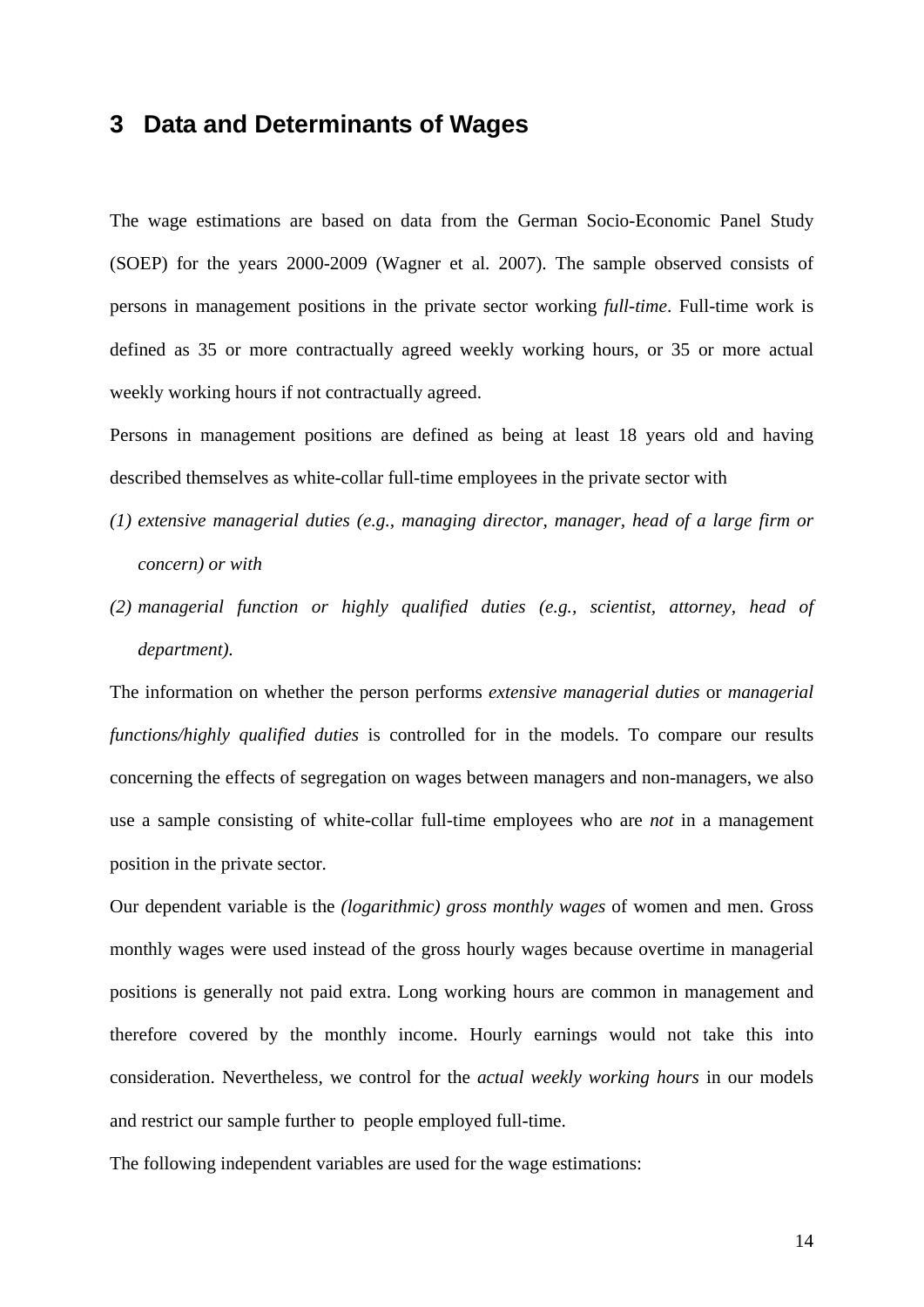**Segregation**: To measure occupational sex segregation, we take the *percentage of women in the current occupation*. The variable is not directly available in the SOEP and has been computed by taking the year-specific gender composition in each occupation of the job classification of the German Federal Office of Statistics (3-digit), version 1992 (Federal Office of Statistics, 1992).<sup>3</sup> Since this variable is not included in the SOEP, these year-specific values for each year of the observation period have been taken from a special evaluation of the German Microcensus (Federal Office of Statistics, 2008) for the years 2000-2009 conducted by the German Federal Office of Statistics, and merged via the job classification to the SOEP. For descriptive overviews, the continuous variable has been categorized as men's occupations (percentage of women 0-30 percent), women's occupations (percentage of women 70-100 percent) and integrated occupations (all remaining occupations).

**Organization/firm:** To show to what extent firm size can explain the gender wage gap and moderate the dependency between working in a segregated occupation and wages, *firm size* as well as the *interaction* terms between firm size and the percentage of women within an occupation is included. At this point, it is important to distinguish between firms and subunits of firms: firm refers to the entire company as a legal entity, and sub-units refer to the various plants or branches of the firm in which workers are employed." With regard to wages, the firm can be seen as primary: Firms are the entities with internal labor markets that are able to stratify the promotion opportunities and wages of employees within their various branches or units (Evans & Leighton, 1988). We also control for the firm's *economic sector*. The assumption is that wages are higher in manufacturing than in parts of the service sector. Since women less often hold management positions in manufacturing than in the service sector (Holst & Busch, 2010), this may also exacerbate the gender wage gap in managerial positions and must therefore be controlled for in the models.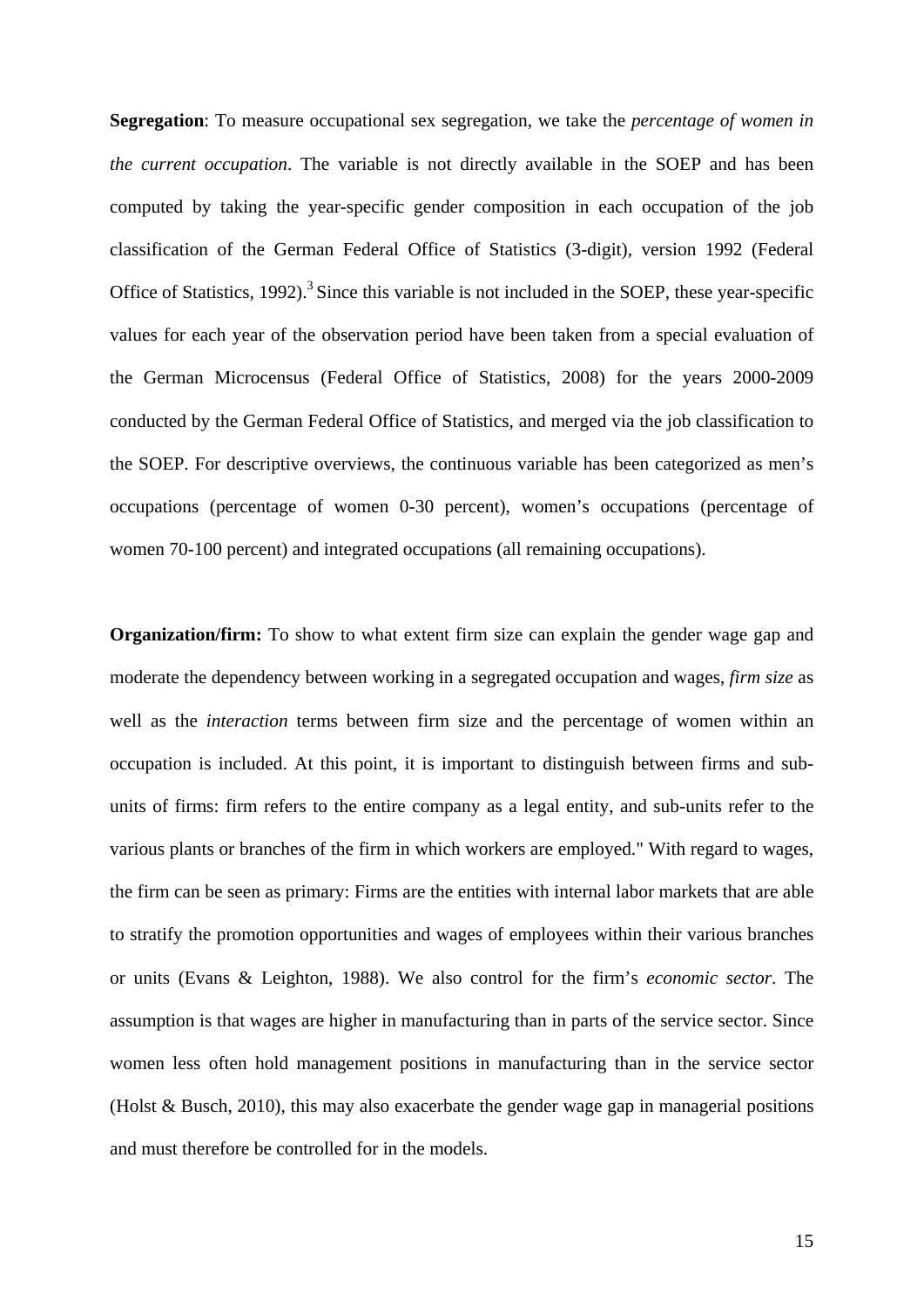**Individual human capital**: As important human capital resources for income, we take into account the *duration of education* (in years), the actual *work experience* (full-time plus parttime, in years provided as a generated variable by the SOEP), as well as the *work experience squared* as an indicator of the diminishing marginal utility of the work experience (Mincer, 1974). This variable also indirectly corresponds with age, which we had to drop from our model due to multicollinearity reasons. Furthermore, beside these *general* human capital endowments, we include the *length of employment with current employer* (in years) in our model as an indicator for *specific* human capital accumulation.

**Occupational human capital requirements:** Human capital is not only controlled for as an individual characteristic but also on the occupational level in the form of qualification requirements for the current job. Including both should more fully capture the gendered occupational sorting mechanisms. To reflect *general* qualification requirements, we include whether an *academic degree is required* for the job. To reflect *specific* human capital requirements, we include whether *participation in special training or courses* is needed.

Finally, we include further control dimensions in the multivariate analysis:

 To control for the different limitations women and men face due to family responsibilities, we include *family status* and the *number of children* aged 16 and below in the household as predictors for earnings (see for the "family gap" in pay e.g. Waldfogel, 1998). In addition, we include information on whether the person lives in *East Germany ("new" federal states)* or *West Germany ("old" federal states)*: On the one hand, in East Germany, the wages are more compressed than in West Germany. On the other hand, it may be expected that the gender-specific pay differential is lower in the East than in the West due to more egalitarian structures in the "new" federal states (Trappe & Rosenfeld, 2004). This may also be reflected in a higher percentage of women in managerial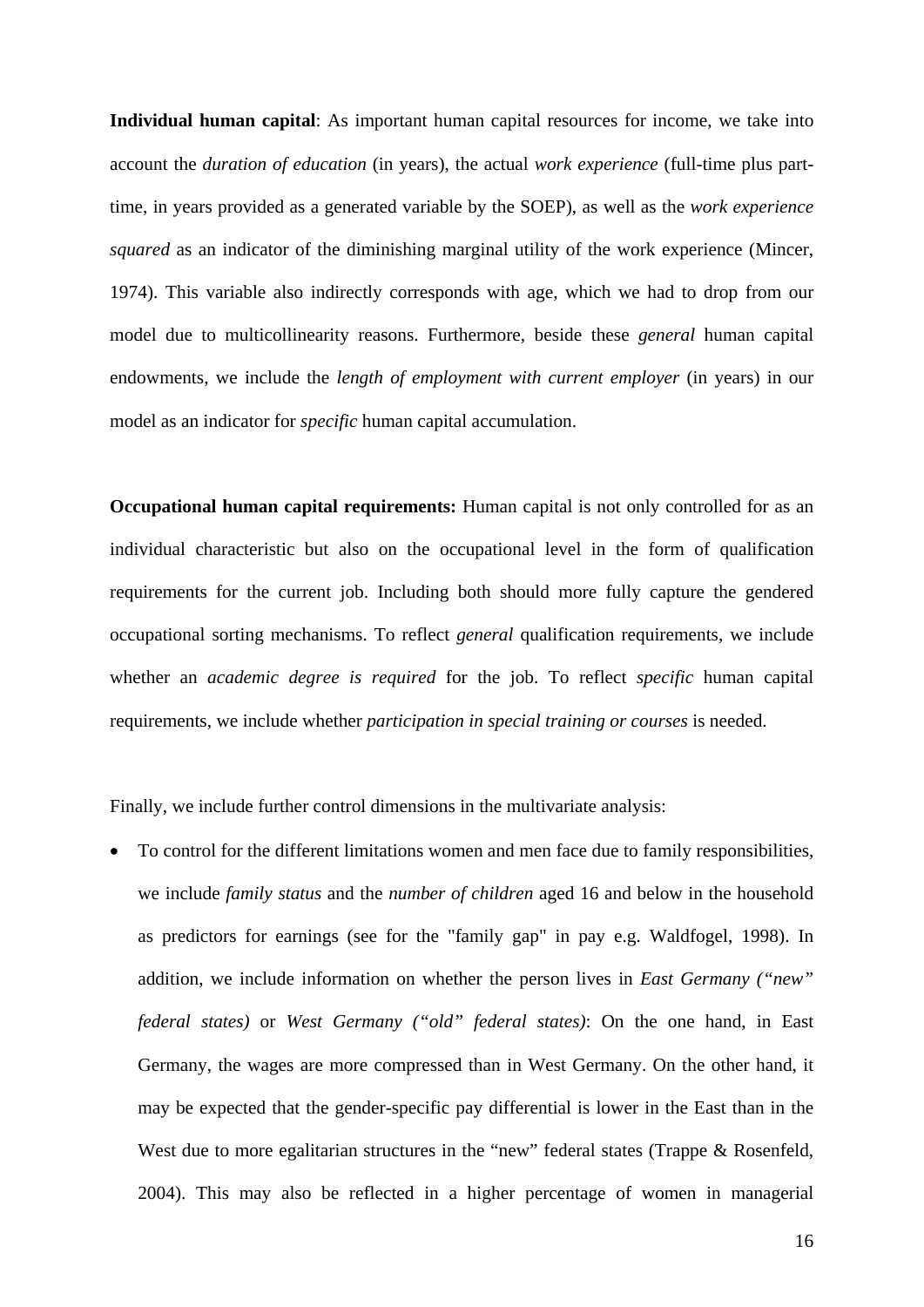positions in East Germany (Brader & Lewerenz, 2006; Holst & Busch, 2010). On the other hand, earning opportunities are worse in East Germany—again one important explanation for the gender wage gap in management positions.

 Technical control: *imputation of gross monthly earnings.* Non-response to income questions is normally higher than for other questions. This can lead to biases in the results because "item non-response" is generally not distributed proportionally across different groups of the population. Consequently, in our analysis, we use the imputed gross monthly earnings provided in the SOEP (Grabka & Frick, 2003). We also include a dummy variable that shows whether the income was imputed or not (results not shown in tables.. The technical controls are not reported in the tables.

**Selection variables**: To estimate the selection into managerial positions (Heckman's correction, see above), for white-collar employees working full-time in the private sector, we predict the probability of being a manager versus NOT being a manager. We include the same independent variables in the selection equation as in the wage equation if they are observable for non-managers as well. Furthermore, we include additional variables: *current health* (varying from 1 "very good" to 5 "bad") and information on whether there are *children 6 years or younger in the household.* In addition, we control for *high-income subsample G*  (results not shown in tables). The SOEP was enlarged in 2002 to include the high-income subsample G (households with a monthly net income of over 3,835 euros) with the objective of providing a more extensive database for the analysis of life circumstances, income, and asset accumulation of households in the upper-income range (Schupp et al., 2003). For our comparison sample in the later models—white-collar employees *without* managerial duties working full-time in the private sector—we calculate the selection probability of being employed (versus not being employed), taking the same selection variables and independent variables that are observable for non-employed persons.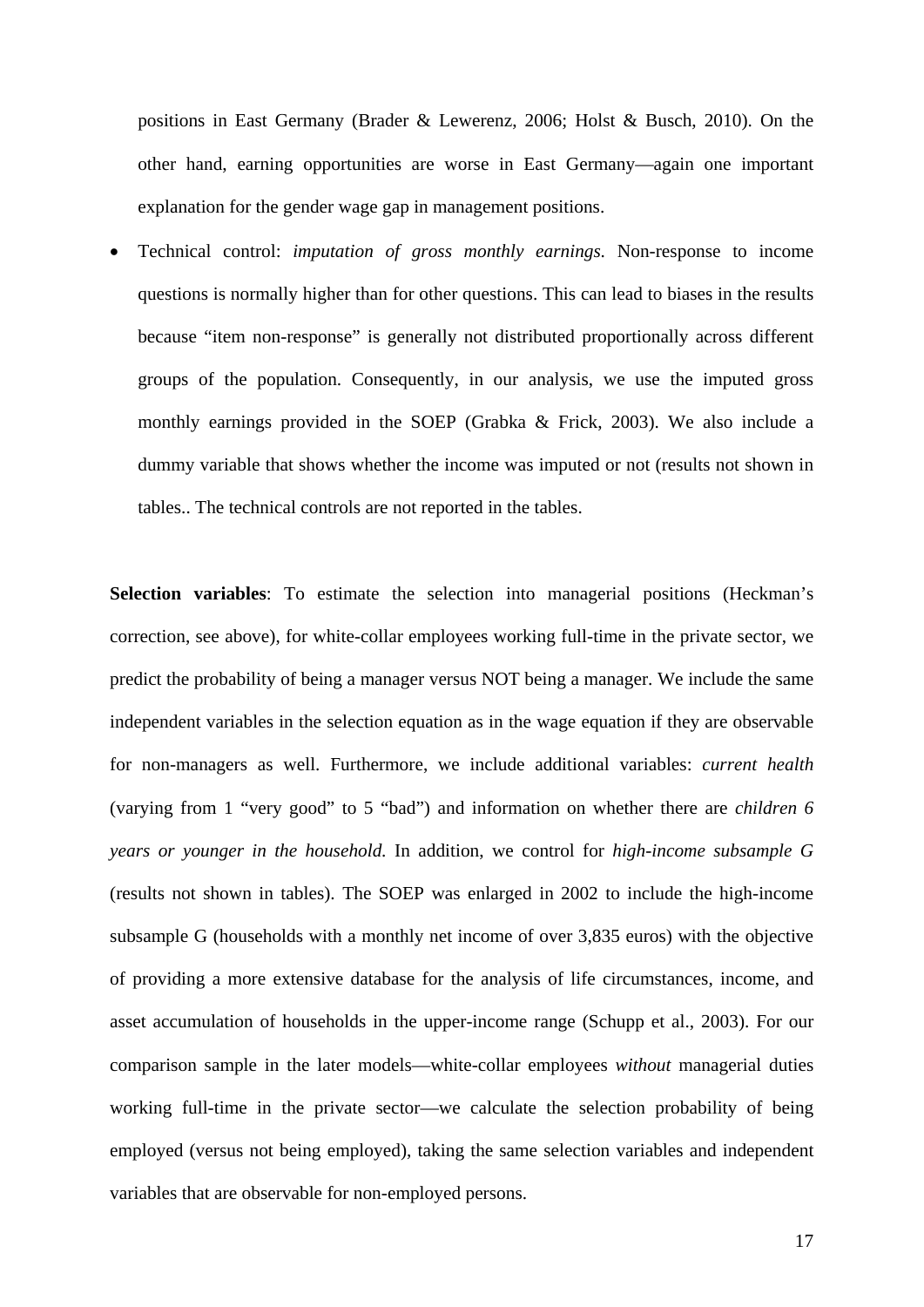# **4 Results**

#### *Descriptives*

The following table gives an overview of the variables for persons in managerial positions

employed full-time in the private sector, pooled for the years 2000-2009.

| Women<br>Men                          |          |           |            |          |           |            |
|---------------------------------------|----------|-----------|------------|----------|-----------|------------|
|                                       |          |           |            |          |           |            |
|                                       |          | Std. Dev. |            |          | Std. Dev. |            |
|                                       | Mean     | (within)  | N (pooled) | Mean     | (within)  | N (pooled) |
| <b>Dependent variable</b>             |          |           |            |          |           |            |
| Gross monthly earnings (in euro)      | 3,466.88 | 664.40    | 2,358      | 4,956.71 | 923.89    | 9,787      |
| Human capital                         |          |           |            |          |           |            |
| <b>Individual endowments</b>          |          |           |            |          |           |            |
| Duration of education (in years)      | 15.05    | 0.13      | 2,330      | 14.97    | 0.20      | 9,693      |
| Work experience (in years)            | 17.07    | 1.94      | 2,286      | 19.79    | 2.18      | 9,487      |
| Length of employment with current     |          |           |            |          |           |            |
| employer (in years)                   | 9.40     | 1.96      | 2,356      | 11.66    | 2.51      | 9,784      |
| <b>Occupational requirements</b>      |          |           |            |          |           |            |
| Academic certificate required (=1)    | 0.60     | 0.17      | 2,350      | 0.69     | 0.19      | 9,754      |
| Special training courses required     |          |           |            |          |           |            |
| $(=1)$                                | 0.37     | 0.27      | 2,358      | 0.45     | 0.31      | 9,787      |
| Organization                          |          |           |            |          |           |            |
| Firm size                             |          |           |            |          |           |            |
| Fewer than 20 employees               | 0.22     | 0.14      | 517        | 0.13     | 0.13      | 1,284      |
| $20 - 199$ employees                  | 0.27     | 0.20      | 645        | 0.28     | 0.21      | 2,750      |
| $200 - 1,999$ employees               | 0.23     | 0.18      | 545        | 0.24     | 0.22      | 2,331      |
| 2,000 employees or more               | 0.27     | 0.16      | 642        | 0.35     | 0.20      | 3,395      |
| Economic sector                       |          |           |            |          |           |            |
| Manufacturing industry                | 0.28     | 0.14      | 662        | 0.52     | 0.18      | 5,043      |
| Trade, hotels and catering,           |          |           |            |          |           |            |
| transport                             | 0.22     | 0.11      | 509        | 0.15     | 0.13      | 1,416      |
| Other services                        | 0.50     | 0.13      | 1,161      | 0.33     | 0.16      | 3,253      |
| Segregation                           |          |           |            |          |           |            |
| Percentage of women in current        |          |           |            |          |           |            |
| occupation                            | 44.64    | 8.92      | 2,349      | 26.61    | 8.37      | 9,722      |
| <b>Promotion probability</b>          | 0.54     | 0.10      | 2,187      | 0.76     | 0.09      | 9,160      |
| With extensive managerial duties      |          |           |            |          |           |            |
| $(=1)$                                | 0.11     | 0.16      | 2,358      | 0.16     | 0.19      | 9,787      |
| Married and living with spouse $(=1)$ | 0.51     | 0.15      | 2,350      | 0.74     | 0.16      | 9,782      |
| Number of children in household       |          |           |            |          |           |            |
| aged under 16                         | 0.29     | 0.22      | 2,358      | 0.77     | 0.38      | 9,787      |
| Actual working time per week (in      |          |           |            |          |           |            |
| hours)                                | 45.75    | 3.55      | 2,344      | 48.35    | 3.76      | 9,758      |
| Place of residence: New (eastern)     |          |           |            |          |           |            |
| federal states $(=1)$                 | 0.29     | 0.04      | 2,358      | 0.16     | 0.05      | 9,787      |
| For information only: Age in years    | 41.22    | 1.92      | 2,358      | 44.47    | 2.16      | 9,786      |

#### **Table 1: Women and men in full-time management positions in the private sector: Overview of predictors 2000-2009**

Source: SOEP v26, own calculations.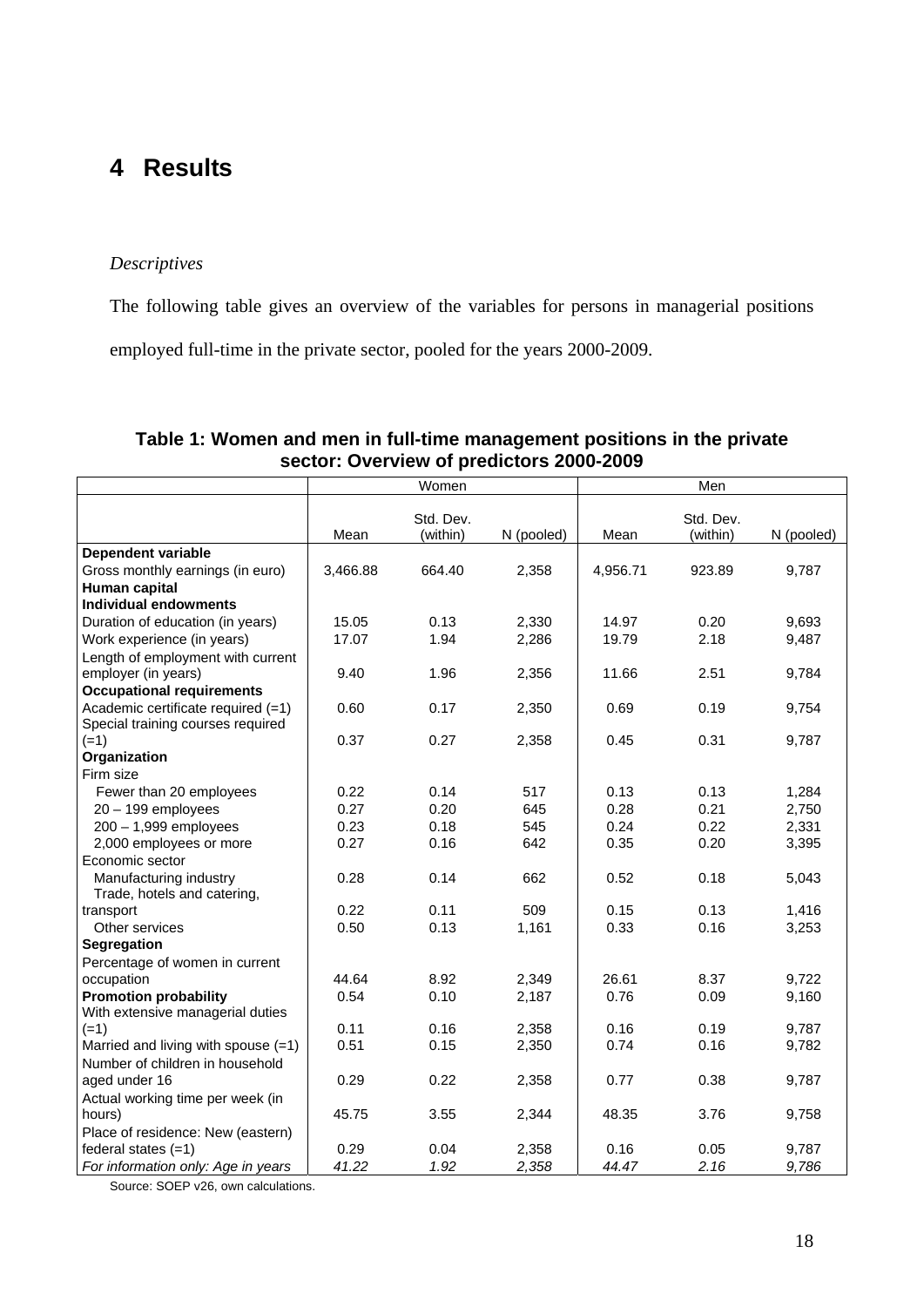With a mean gross monthly income of 3,467 euros in our pooled sample, women earn 70 percent of the male mean income in management positions. Hence, the gender pay gap is 30 percent. As far as education is concerned, the human capital accumulation is balanced: both women and men have on average almost 15 years of education. However, women have 17 years of work experience compared to nearly 20 years for men. This difference is essentially age-related, since women employed in full-time managerial positions in our sample are on average around three years younger than their male counterparts. Furthermore, men work longer on average for the same employer (12 years versus 9 years for women). Differences can also be observed in the human capital requirements of the job: 69 percent of men work in a job requiring an academic degree compared to 60 percent of women. Further, men are more likely than women to hold jobs requiring further training and therefore to possess more specific human capital accumulations. This suggests a selection of women into occupations with lower human capital requirements despite having human capital accumulations comparable to those of men.

Marked differences can also be seen in the variables concerning social structure and family circumstances: compared to men, fewer women in managerial positions are married and they have a lower mean number of children aged 16 and younger in the household. Women's lower chances of promotion can be seen in the mean value of the instrumental variable that is included later in the models to control for selection bias: Women working full-time in the private sector have, on average, a net promotion probability (calculated in the selection equation) of 54 percent. This means that women employed full-time in the private sector have a 54 percent probability of being in a managerial position. Men's promotion probability is much higher at 76 percent.

Strong gender-specific differences can be observed in segregation: The "average male manager" works in an occupation with only 27 percent women and very often in typically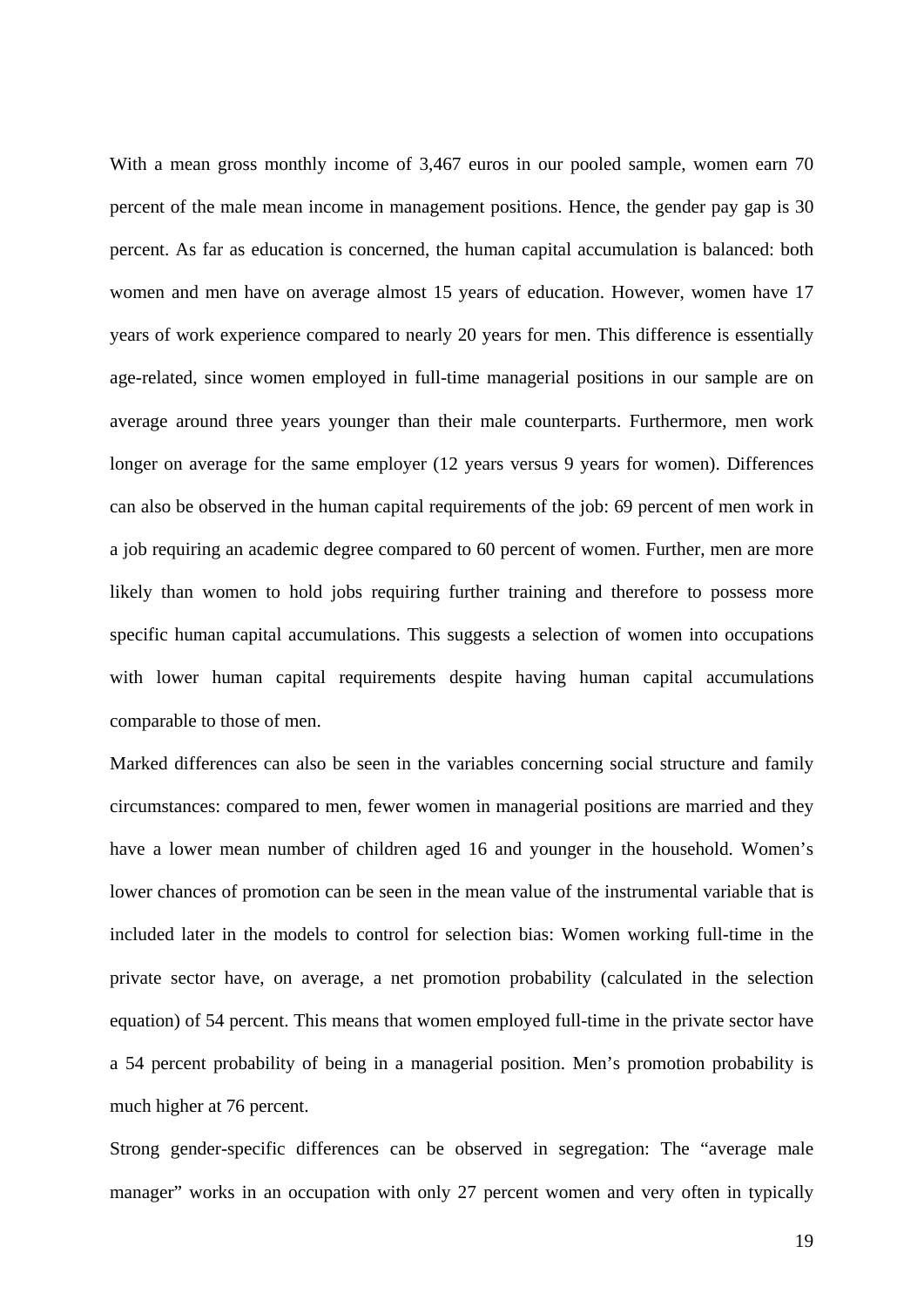"male" occupations. In contrast, women in management do not work in very gender-typical "female" jobs; the "average female manager" works in an occupation with 45 percent women, which is nearly gender balanced. This might be due to the assumption that women's occupations provide limited chances of promotion. This is consistent with other results in the research showing that women in management positions are less segregated than other women on the labor market, whereas men in management are more segregated than other men (Holst & Busch, 2010). Furthermore, it is evident that women more often head small firms, whereas men more often head large firms: Only 13 percent of men but 22 percent of women in our pooled sample have a managerial position in firms with fewer than 20 employees. But 35 percent of men and only 27 percent of women head large firms with 2000 or more employees. For better illustration, Figure 1 again shows the degree of segregation in managerial positions compared to non-managerial positions, taking the categorized segregation variable. Male managers are heavily segregated; 65 percent work in men's occupations, and only a small minority work in women's occupations (5 percent). Female managers are less segregated: The majority (46 percent) works in integrated occupations, and they work more often in men's than in women's occupations. But still, more female managers than male managers work in women's occupations. Therefore, segregation also exists in managerial positions, but on a lower level. The comparison with non-managers shows that women are much more segregated and men less segregated. Therefore, for men, segregation is *stronger* among managers; for women, segregation is *weaker* among managers. This indicates a vertical element of segregation; insofar that women's occupations rarely provide managerial jobs, whereas men's occupations are often those with strong promotion opportunities.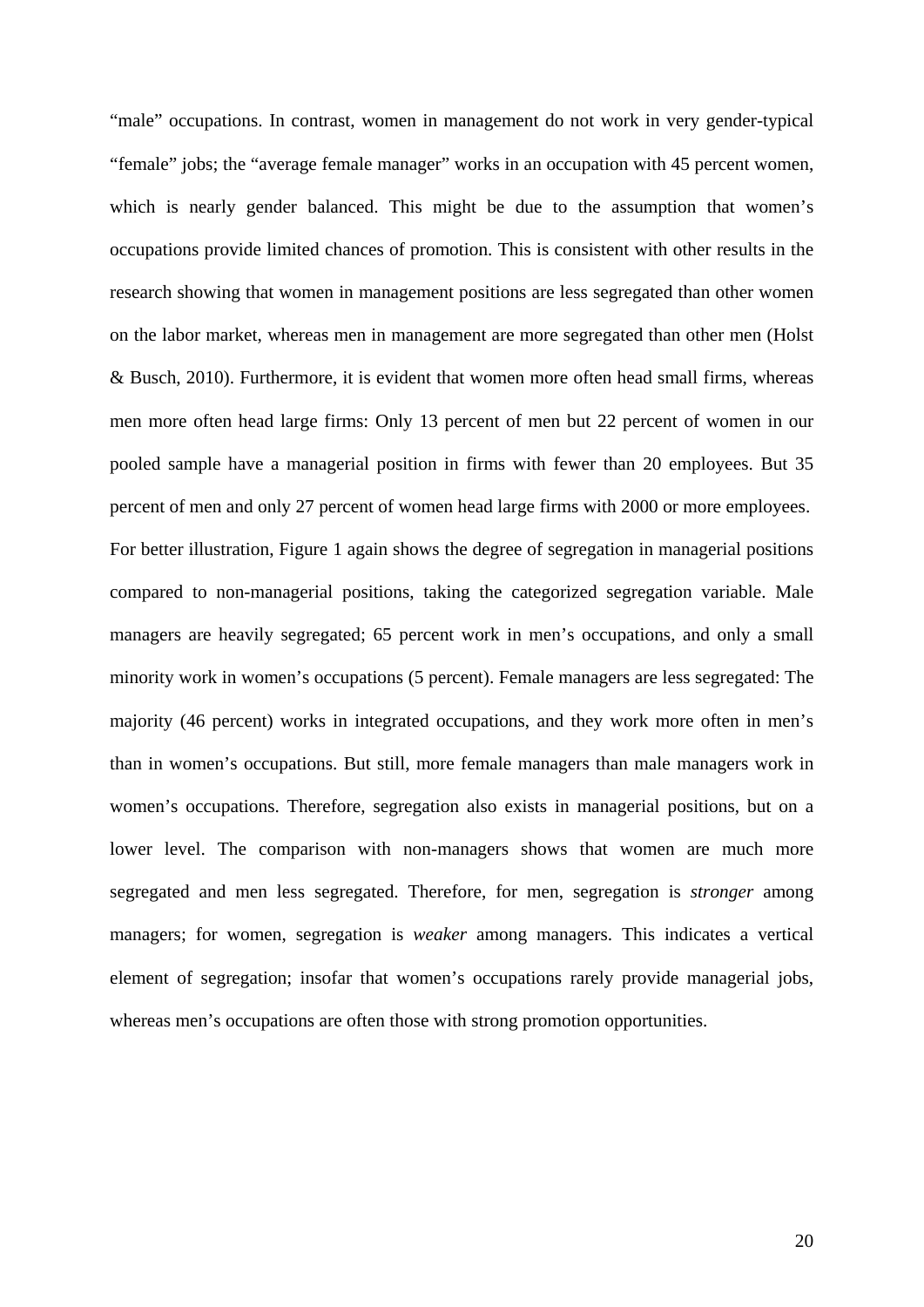



Source: SOEP v26, own calculations.

Figure 2 shows the mean monthly wages for managers working in male occupations and in female/integrated occupations and compares these to figures for non-managers. For men, only marginal differences in wages are observable for managers as well as for non-managers. For female managers there are wage advantages observable when they work in men's occupations. However, the wage advantages are stronger for women who are not managers: Female *managers* who work in men's occupations earn about 10 percent more than female managers not working in those occupations, whereas female *non-managers* working in male occupations earn about 20 percent more than those working in other occupations (numbers not shown). Therefore, differences between segregated occupations appear to play a role for women not working in managerial positions. The question is whether the wage penalty in more female occupations for managers are moderated by the size of the firm they work in.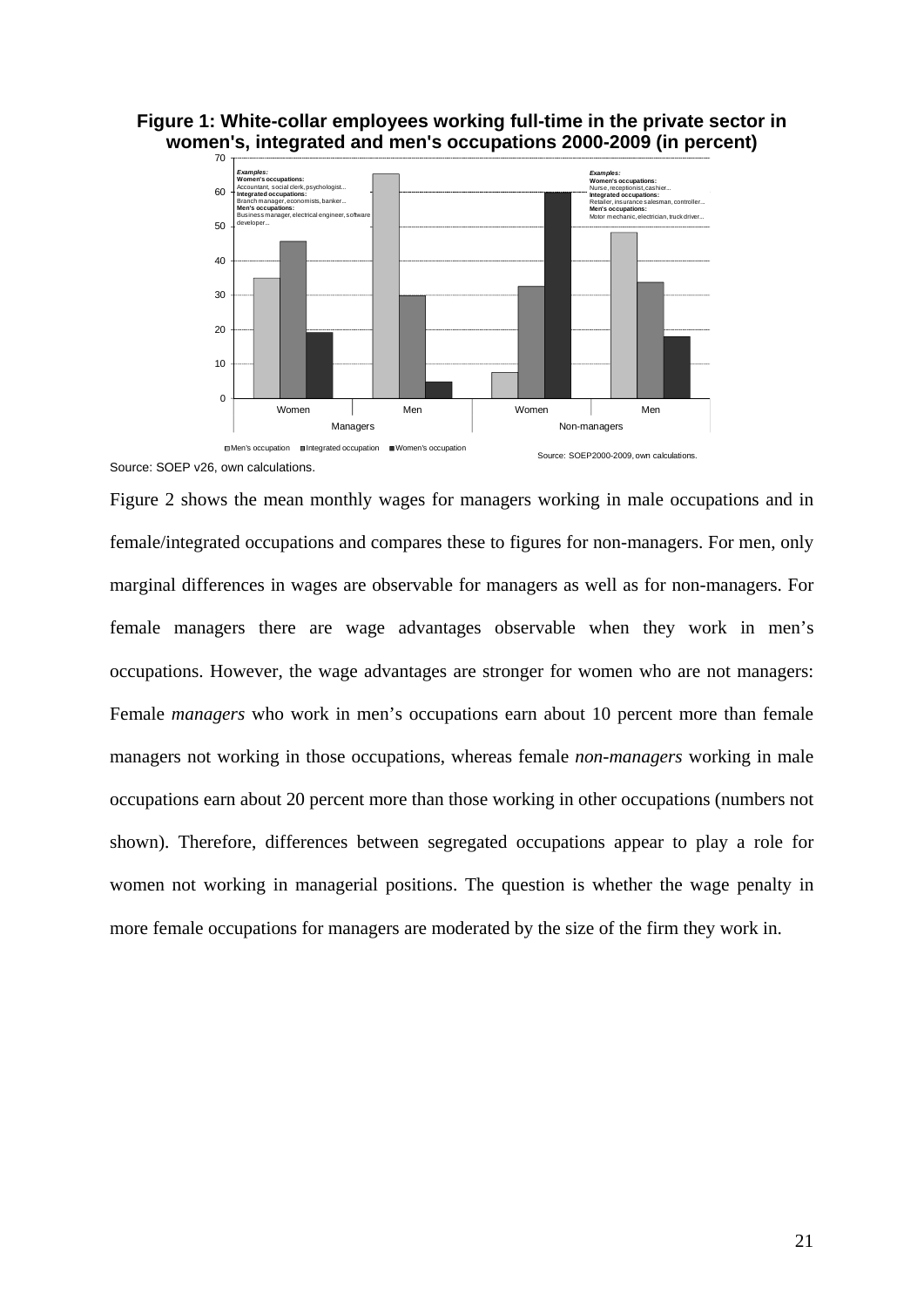

#### **Figure 2: White-collar employees working full-time in the private sector: Gross monthly wages in segregated occupations 2000-2009 (mean, in Euro)**

Source: SOEP v26, own calculations.

#### *Multivariate analysis*

Table 2 shows the results of the fixed effects regression for men and women, separated for non-managers and for managers, and states whether the differences in the coefficients between women and men are significant. All models are computed controlling for selection into the sample for managers including the promotion probability and for non-managers the employment probability as instrumental variables.

For non-managers, a significant effect of segregation on wages can be observed: The more "female" the current occupation is, the lower the wages—for women, but not for men. The difference between the coefficients of women and men is significant. Controlling for individual human capital endowments and occupational human capital requirements, this wage penalty for female occupations points to an evaluative devaluation process; the general societal devaluation of work done primarily by women. Since these processes affect women more than men, it can be assumed that aside from this evaluative discrimination, women and men working in the same (male or female) occupation hold different positions with different pay levels, a process known as allocative discrimination (Peterson & Saporta, 2004).

22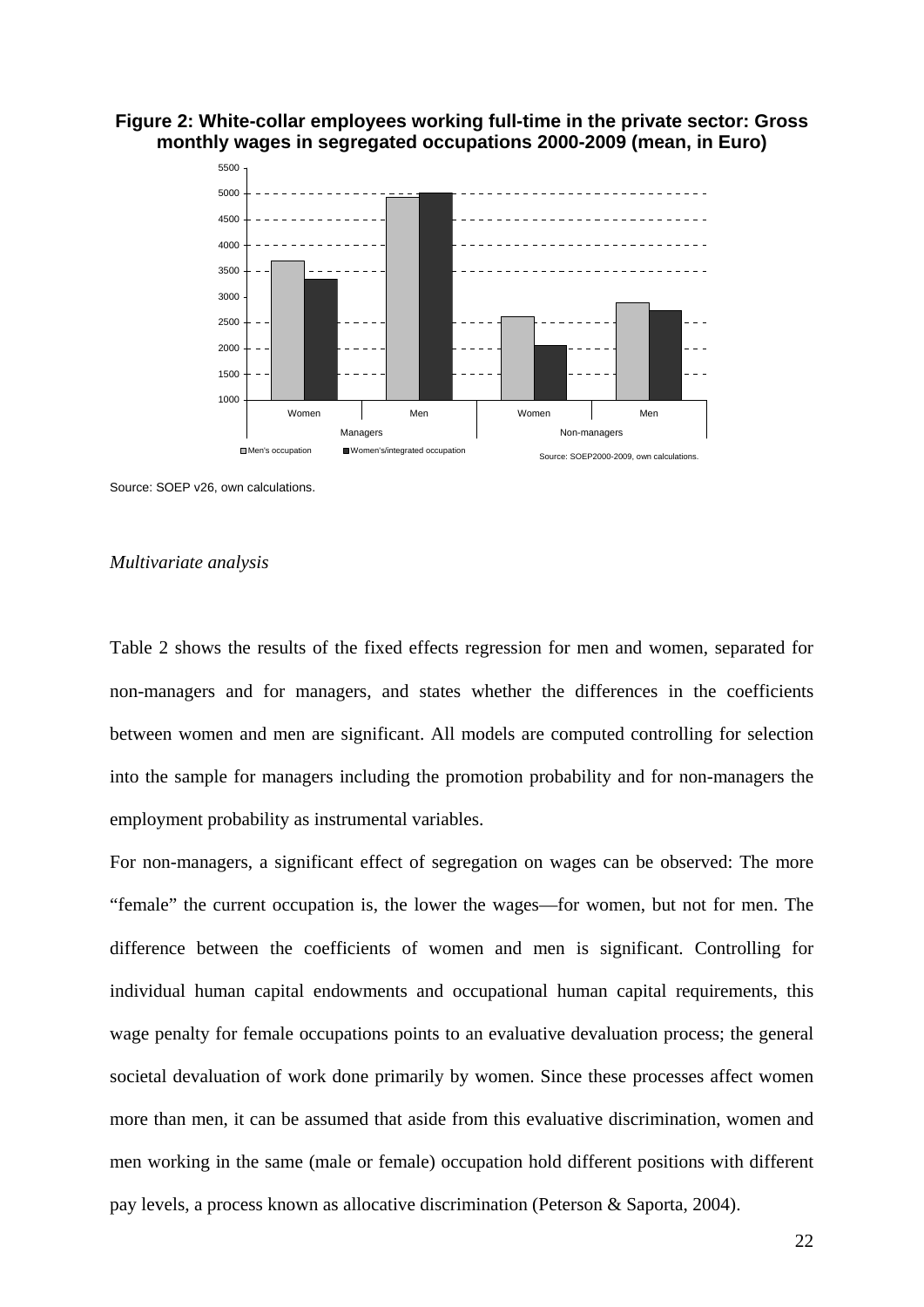|                                                | Non-Managers |              |                                  |              |                 |                      |
|------------------------------------------------|--------------|--------------|----------------------------------|--------------|-----------------|----------------------|
|                                                | Women        | Men          | $\Delta$ women - men             | Women        | Managers<br>Men | $\Delta$ women - men |
| Segregation                                    |              |              |                                  |              |                 |                      |
| Percentage of women in occupation              | $-0.0008***$ | $-0.0002$    | $\overline{\phantom{a}}^*$       | 0.0001       | 0.0001          |                      |
|                                                | $(-3.8152)$  | $(-1.2019)$  |                                  | (0.2169)     | (0.2461)        |                      |
| Human capital                                  |              |              |                                  |              |                 |                      |
| Individual                                     |              |              |                                  |              |                 |                      |
| Duration of education (in years)               | $0.0330**$   | $0.0323**$   |                                  | 0.0232       | $0.0244***$     |                      |
|                                                | (2.5523)     | (2.0726)     |                                  | (0.9023)     | (2.8079)        |                      |
| Work experience (in years)                     | $0.0375***$  | $0.0621***$  | $$ **                            | $0.0390**$   | $0.0761***$     |                      |
|                                                | (5.0803)     | (6.4532)     |                                  | (1.9766)     | (6.2454)        |                      |
| Work experience squared                        | $-0.0004***$ | $-0.0005***$ | $+^{\star}$                      | $-0.0006***$ | $-0.0005***$    |                      |
|                                                | $(-8.0166)$  | $(-9.6254)$  |                                  | $(-5.4906)$  | $(-11.6496)$    |                      |
| Length of employment with current employer (in |              |              |                                  |              |                 |                      |
| years)                                         | $0.0037***$  | 0.0012       | $+^{\star}$                      | $-0.0008$    | $-0.0003$       |                      |
|                                                | (3.2426)     | (1.3754)     |                                  | $(-0.2965)$  | $(-0.4110)$     |                      |
| Occupational requirements                      |              |              |                                  |              |                 |                      |
| Academic certificate required (=1)             | 0.0456***    | 0.0173       |                                  | 0.0223       | $-0.0520***$    | $+***$               |
|                                                | (3.1571)     | (1.3763)     |                                  | (0.7331)     | $(-3.3624)$     |                      |
| Special training courses required (=1)         | 0.0040       | 0.0097       |                                  | 0.0053       | 0.0051          |                      |
|                                                | (0.5606)     | (1.3988)     |                                  | (0.3896)     | (0.8996)        |                      |
| Organization                                   |              |              |                                  |              |                 |                      |
| Firm size (ref.: fewer than 20 employees)      |              |              |                                  |              |                 |                      |
| $20 - 199$ employees                           | $0.0332***$  | $0.0334**$   |                                  | 0.0224       | 0.0088          |                      |
|                                                | (2.9724)     | (2.5459)     |                                  | (0.8806)     | (0.6527)        |                      |
| $200 - 1,999$ employees                        | 0.0596***    | 0.0232       | $+^*$                            | 0.0212       | 0.0187          |                      |
|                                                | (4.3845)     | (1.5634)     |                                  | (0.6810)     | (1.2312)        |                      |
| 2,000 employees or more                        | $0.0401***$  | $0.0394**$   |                                  | $0.0661**$   | $0.0403**$      |                      |
|                                                | (2.6935)     | (2.4831)     |                                  | (1.9931)     | (2.5658)        |                      |
| Economic sector (ref: Manufacturing industry)  |              |              |                                  |              |                 |                      |
| Trade, hotels and catering, transport          | $-0.0435***$ | 0.0081       | -***                             | 0.0092       | $-0.0139$       |                      |
|                                                | $(-3.4875)$  | (0.6260)     |                                  | (0.2654)     | $(-1.0307)$     |                      |
| Other services                                 | $-0.0336**$  | 0.0014       | $\overline{\phantom{a}}^{\star}$ | $-0.0318$    | $-0.0146$       |                      |
|                                                | $(-2.3967)$  | (0.0927)     |                                  | $(-1.0777)$  | $(-1.3002)$     |                      |
| <b>Controls</b>                                |              |              |                                  |              |                 |                      |
| Married and living with spouse $(=1)$          | 0.0186       | $-0.0079$    |                                  | 0.0133       | $0.0267**$      |                      |
|                                                | (1.6015)     | $(-0.6475)$  |                                  | (0.5502)     | (2.4022)        |                      |
| Number of children in household aged under 16  | $-0.0204**$  | $0.0140**$   | $***$                            | 0.0202       | 0.0037          |                      |
|                                                | $(-2.5519)$  | (2.2047)     |                                  | (1.1939)     | (0.7471)        |                      |
| Actual working time per week (in hours)        | $0.0026***$  | $0.0028***$  |                                  | $0.0038***$  | $0.0024***$     |                      |
|                                                | (3.8553)     | (4.9452)     |                                  | (3.0307)     | (4.2605)        |                      |
| Place of residence: East Germany (=1)          | $-0.1032***$ | $-0.1309***$ |                                  | $-0.0469$    | $-0.0069$       |                      |
|                                                | $(-3.4171)$  | $(-2.7908)$  |                                  | $(-0.4649)$  | $(-0.2179)$     |                      |
| Employment probability                         | 0.0420       | 0.0086       |                                  | --           |                 |                      |
|                                                | (1.6039)     | (0.2942)     |                                  | --           |                 | --                   |
| Promotion probability                          |              | --           | --                               | 0.0388       | $0.1702***$     | $\cdot^{\star}$      |
|                                                |              |              | ⊷                                | (0.6329)     | (4.5449)        |                      |
| Constant                                       | 6.6347***    | 6.4423***    | --                               | 6.9417***    | 6.6470***       |                      |
|                                                | (36.4202)    | (25.9805)    | $\overline{\phantom{a}}$         | (15.2748)    | (29.4262)       |                      |
| Observations                                   | 8,571        | 7,416        |                                  | 2,187        | 9,160           |                      |
| R-squared (within)                             | 0.1749       | 0.1686       |                                  | 0.2628       | 0.2040          |                      |
| Number of persons                              | 2,618        | 2,378        |                                  | 765          | 2,188           |                      |

#### **Table 2: White-collar employees working full-time in the private sector: Determinants of logarithmic gross monthly wages 2000-2009 (fixed effects model)**

T-statistics in parentheses. \*\*\* p<0.01, \*\* p<0.05, \* p<0.1.

Dependent variable: Logarithm of gross monthly wages.

Controlled for imputed wages, with extensive managerial duties (only for managers), year-dummies.

Source: SOEP v26, own calculations.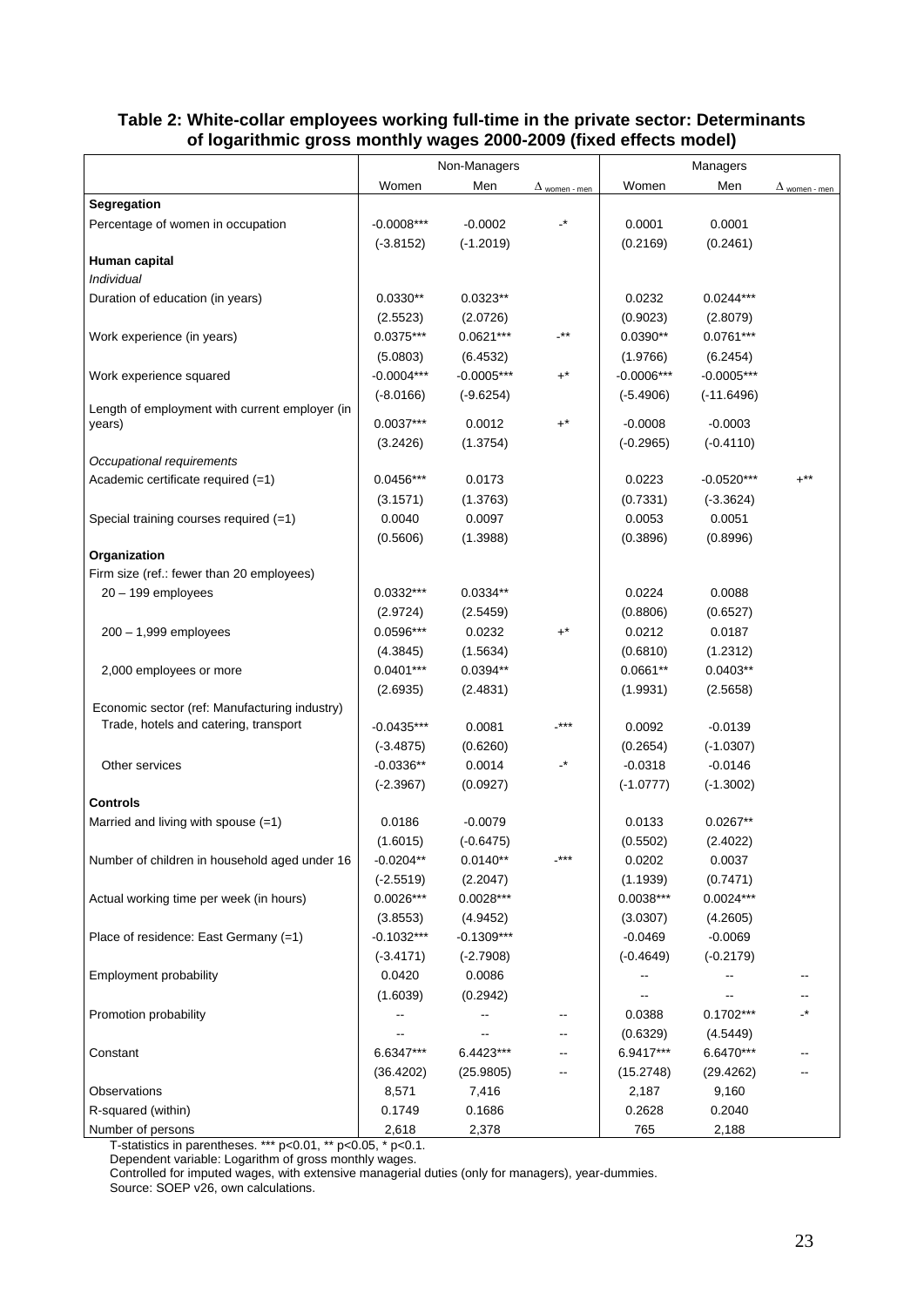However, the segregation effect diminishes when looking at persons in managerial positions, no matter whether human capital is controlled for or not.<sup>4</sup> Therefore, in managerial positions, there seems to be no general devaluation of women's occupations observable, confirming hypothesis 1. In those positions, there are only few occupations left with a high percentage of women and thus high devaluation. Furthermore, typically feminine work content which exacerbates devaluation, is probably seldom part of the everyday responsibilities of those holding such managerial positions. Therefore, both of the aspects (quantitative and qualitative) that promote devaluation are not relevant to a large extent in these positions. This might explain why there is no negative segregation effect observable here.

.

Individual investments in general human capital accumulation increase wages: The more people invest in education, the higher the wages. Work experience increases wages for both men and women. With growing work experience this effect weakens, which becomes apparent with the negative sign of squared work experience. Only for non-managers do we observe significant differences in the coefficients of the individual human capital effects between women and men: The effect of work experience on wages is somewhat stronger for men than for women, indicating that the accumulated work experience of women has a lower value on the labor market, since for women, work experience is gained to a larger extent through part-time work and women have more breaks in employment. Interestingly, again for non-managers, job tenure affects wages more for women than for men. For men, there is no significant effect observable. This may be due to the assumption that for men, job tenure is highly correlated with work experience, but not as much for women. Men's career paths are more continuous and often in the same firm; therefore the degree of work experience and the degree of job tenure are more equal for men than for women.<sup>5</sup>

Interestingly, not all of the occupational qualification requirements have effects on wages; one of the effects is even counterintuitive: for male managers, if an academic (e.g., university)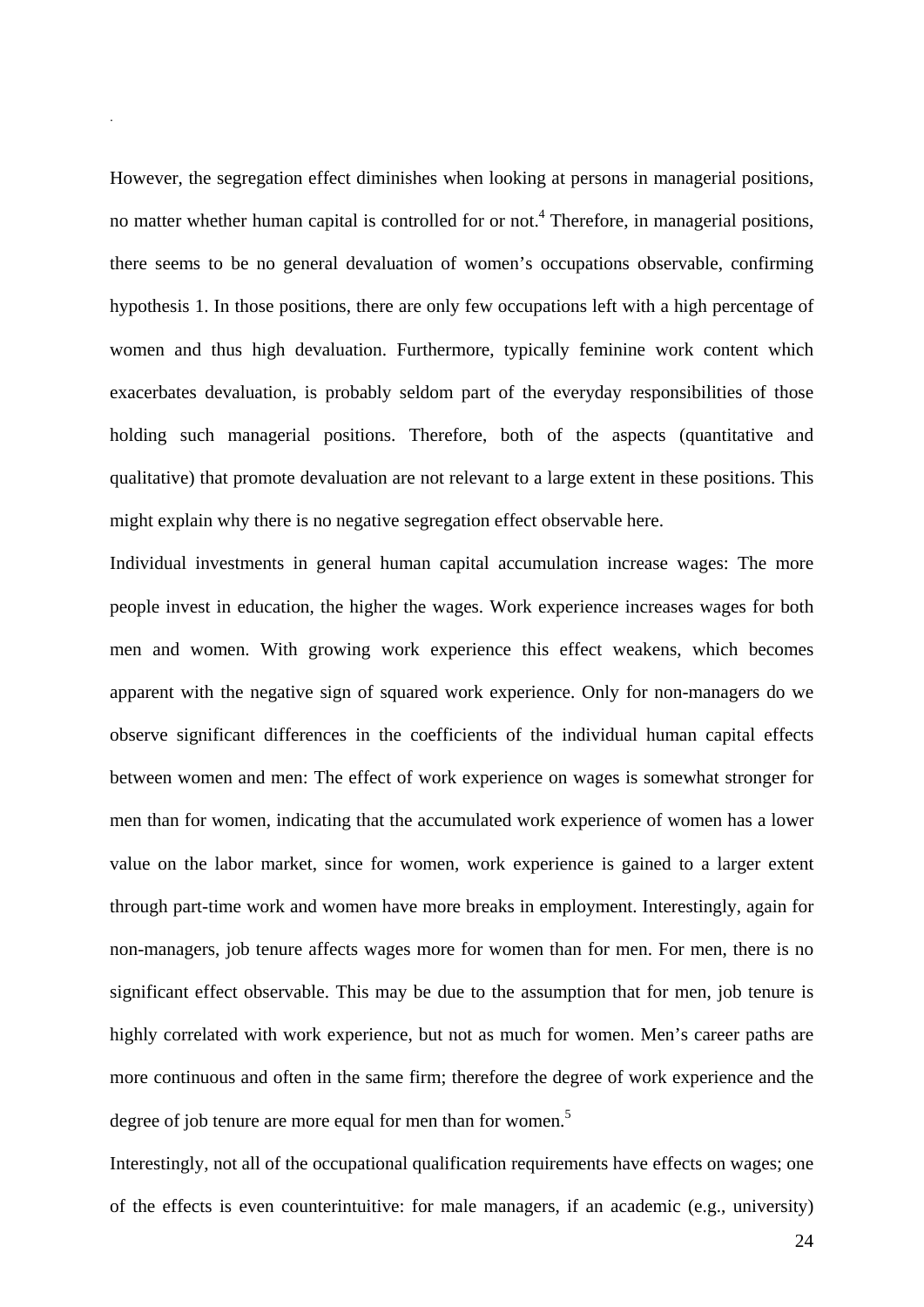degree is required for a job, this lowers male managers' wages. Here it should be taken into account that fixed effects models include only "movers" on the labor market, meaning persons who show changes in the variables. Therefore, it may be that individuals who changed jobs from one with lower to one with higher requirements may have special reasons for having done so—for example, trading off initially lower wages in order to attain higher possibilities of promotion in the future—in line with assumptions from human capital theory that wages in highly specialized jobs are low at the beginning but increase strongly in the future.

Interestingly, for non-managers, there is a wage penalty due to the family responsibilities observable for women, whereas having children increases income for men. This is in line with arguments of a "family gap" for women, suggesting that family responsibilities hinder women in their careers and that employed mothers often have the role of secondary earners in the family, whereas men with family responsibilities are often the main breadwinners. For managers, this effect is not observable, indicating that those people have already overcome the labor market barriers to family formation.

Firm size in general has strong effects on wages: in large firms, wages are significantly higher than in smaller firms. The result reflects the assumption that large firms in general have more resources to pay higher wages and offer internal labor markets with possibilities for raises. This effect of firm size on wages is true for men as well as for women but more evident for non-managers than for managers. The question that is not answered yet is to what extent firm size *moderates* wage penalties in predominantly female occupations.

To find out to what extent firm size moderates the dependency between working in a segregated occupation and wages, interaction variables between firm size and the percentage of women in the current occupation are included (table 3). For non-managers, there is no observable significant moderating effect of firm size on the relationship between working in a female occupation and wages. This indicates that devaluation of female occupations takes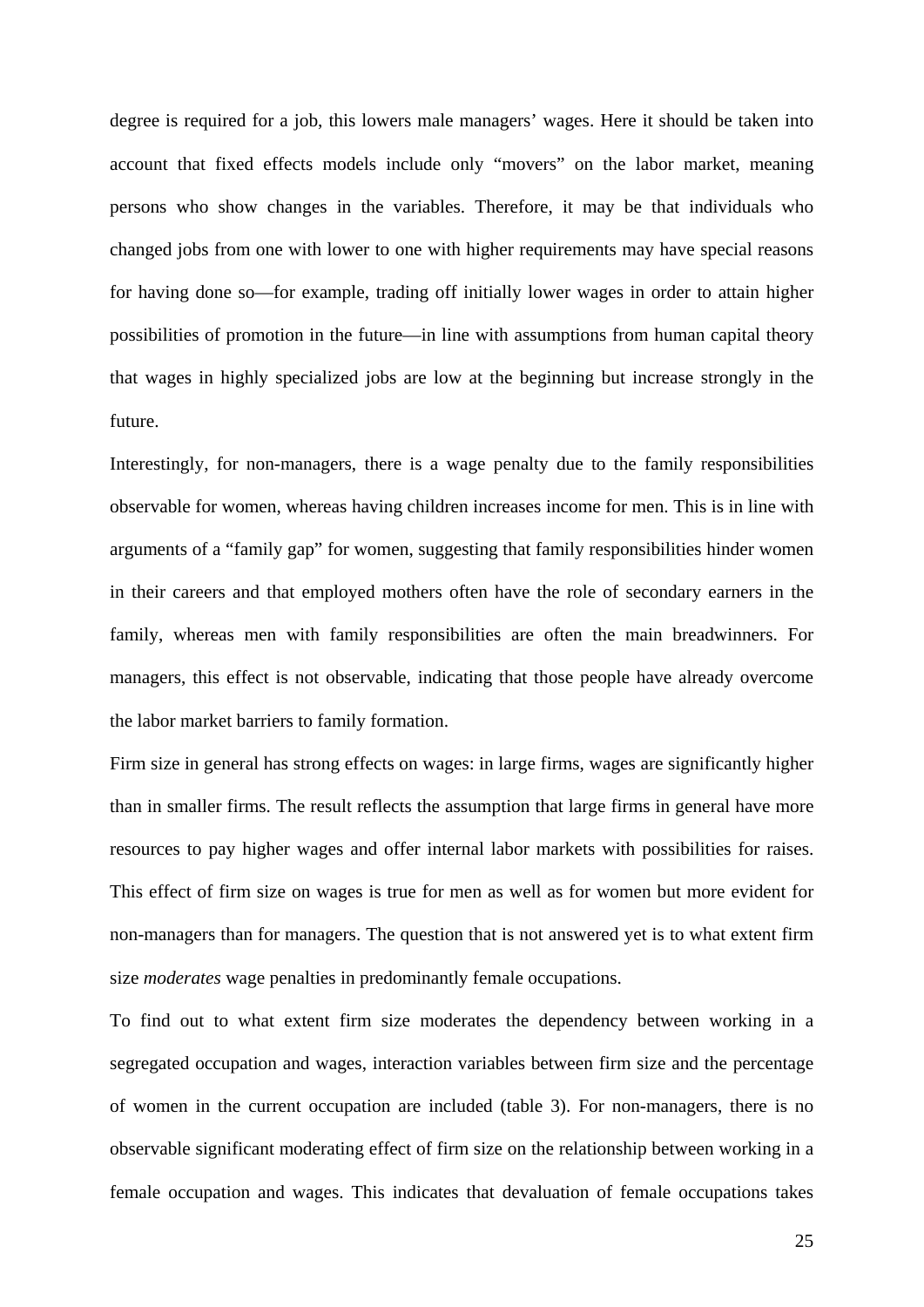place everywhere, no matter if people work in large or small firms. However, the picture changes when it comes to managers: Here, the interaction terms indeed reveal wage penalties in women's occupations when differentiating between firm sizes. First of all, the coefficient for the percentage of women in the occupation shows the segregation effect in small firms with fewer than 20 employees (since this category is the reference category of variable "firm" size"). Surprisingly, the segregation effect in small firms is slightly positive for women: The more "female" the current occupation is, the higher the wages. Obviously, in small firms, women in management have a wage advantage when working in female-dominated occupations. It is not clear what explains this effect, and more research is needed. One argument might be that in small firms, where relatively more women are managers than in larger firms and therefore "old-boy networks" seem to be less common, female managers have more power to overcome traditional structures of inequitable pay for women's and men's occupations and give women's occupations a slight advantage over men's occupations.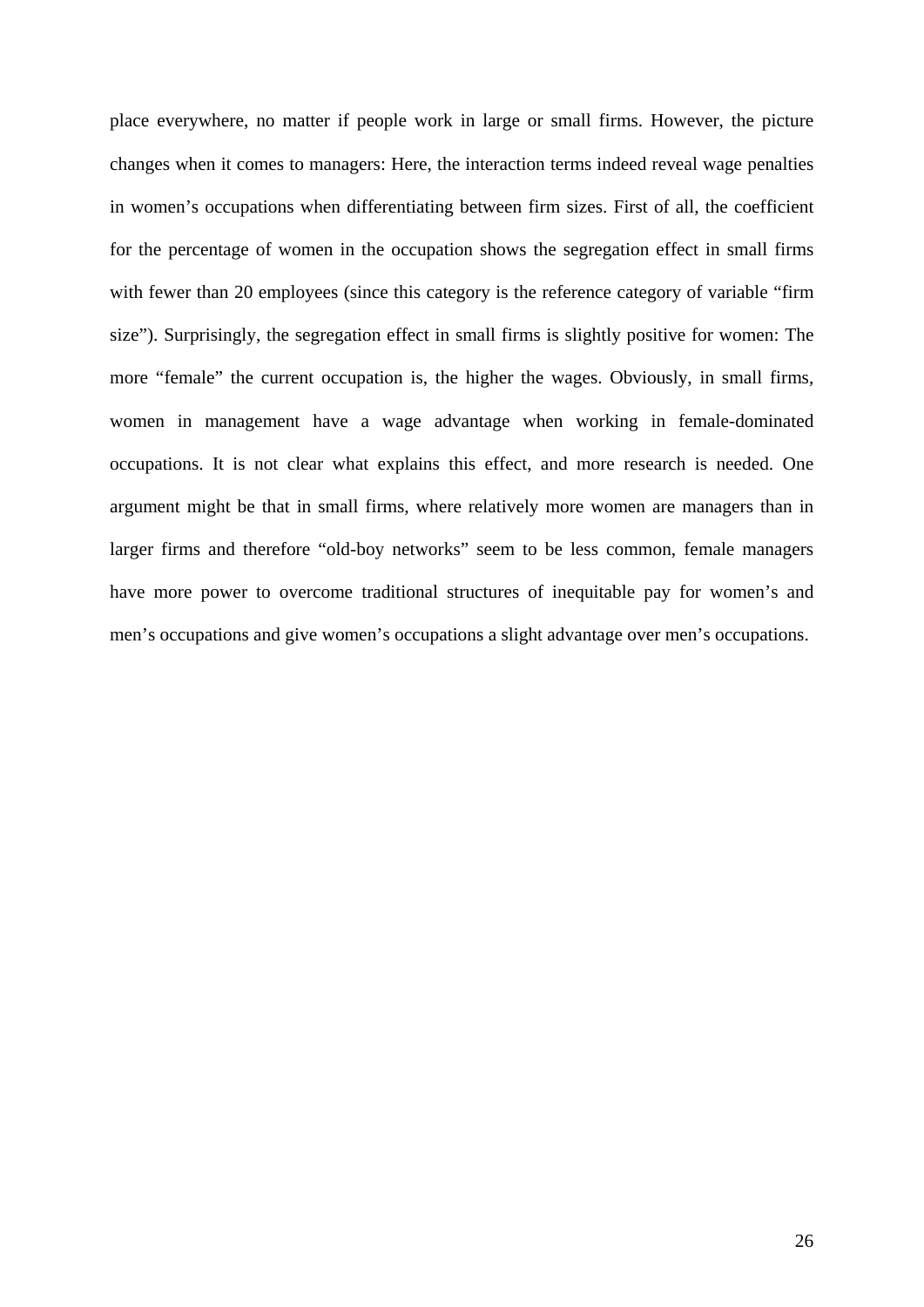#### **Table 3: White-collar employees working full-time in the private sector: Determinants of logarithmic gross monthly wages 2000-2009 - interactions between segregation and firm size (fixed effects model)**

|                                                     | Non-managers |             | Managers     |             |
|-----------------------------------------------------|--------------|-------------|--------------|-------------|
|                                                     | Women        | Men         | Women        | Men         |
| Segregation                                         |              |             |              |             |
| Percentage women in occupation                      | $-0.0008**$  | $-0.0001$   | $0.0014*$    | 0.0008      |
|                                                     | $(-2.2875)$  | $(-0.3214)$ | (1.8581)     | (1.5122)    |
| Organization                                        |              |             |              |             |
| Firm size (ref.: fewer than 20 employees)           |              |             |              |             |
| $20 - 199$ employees                                | $0.0645**$   | 0.0318      | 0.0415       | 0.0191      |
|                                                     | (2.1460)     | (1.5841)    | (0.9092)     | (0.9467)    |
| $200 - 1,999$ employees                             | 0.0333       | $0.0402*$   | $0.1188**$   | $0.0473**$  |
|                                                     | (0.9933)     | (1.7761)    | (2.2321)     | (2.1576)    |
| 2,000 employees or more                             | 0.0201       | $0.0450*$   | $0.1683***$  | 0.0687***   |
|                                                     | (0.5927)     | (1.9268)    | (3.3166)     | (3.0808)    |
| Interaction terms <sup>1</sup>                      |              |             |              |             |
| Firm size 20-199 employees X percentage women in    |              |             |              |             |
| occupation                                          | $-0.0005$    | 0.0000      | $-0.0004$    | $-0.0003$   |
|                                                     | $(-1.1324)$  | (0.1064)    | $(-0.5059)$  | $(-0.5911)$ |
| Firm size 200-1,999 employees X percentage women in |              |             |              |             |
| occupation                                          | 0.0004       | $-0.0004$   | $-0.0021**$  | $-0.0010*$  |
|                                                     | (0.9235)     | $(-1.0015)$ | $(-2.2507)$  | $(-1.7640)$ |
| Firm size 2,000 and more employees X percentage     |              |             |              |             |
| women in occupation                                 | 0.0003       | $-0.0001$   | $-0.0025***$ | $-0.0010*$  |
|                                                     | (0.7097)     | $(-0.2806)$ | $(-2.6257)$  | $(-1.7391)$ |
| Constant                                            | 6.6326***    | 6.4347***   | 6.8139***    | 6.6319***   |
|                                                     | (36.0715)    | (25.9019)   | (14.9076)    | (29.3128)   |
| Observations                                        | 8,571        | 7,416       | 2,187        | 9,160       |
| R-squared (within)                                  | 0.1757       | 0.1689      | 0.2676       | 0.2046      |
| Number of persons                                   | 2,618        | 2,378       | 765          | 2,188       |

T-statistics in parentheses. \*\*\* p<0.01, \*\* p<0.05, \* p<0.1.

Dependent variable: Logarithm of gross monthly wages.

<sup>1</sup> Ref.: Firm size fewer than 20 employees X percentage women in occupation

Controlled for all variables in the models listed in table 2.

Source: SOEP v26, own calculations

However, this slight wage advantage of predominantly female occupations diminishes and turns negative in larger firms, as observable in the interaction terms. This is especially true for women, indicating a devaluation of female occupations in large firms, since we control for human capital. The observation may reflect certain processes of gender-specific discrimination that are more prevalent in large firms, despite the research finding that segregation itself is less prevalent in such firms and that wages in general are higher. Organizational structures may be more "gendered" than in small firms when it comes to devaluation. This may be due to the fact that large firms are older, more formalized, and have more entrenched "old-boy networks," and therefore more sluggish in reacting to societal

27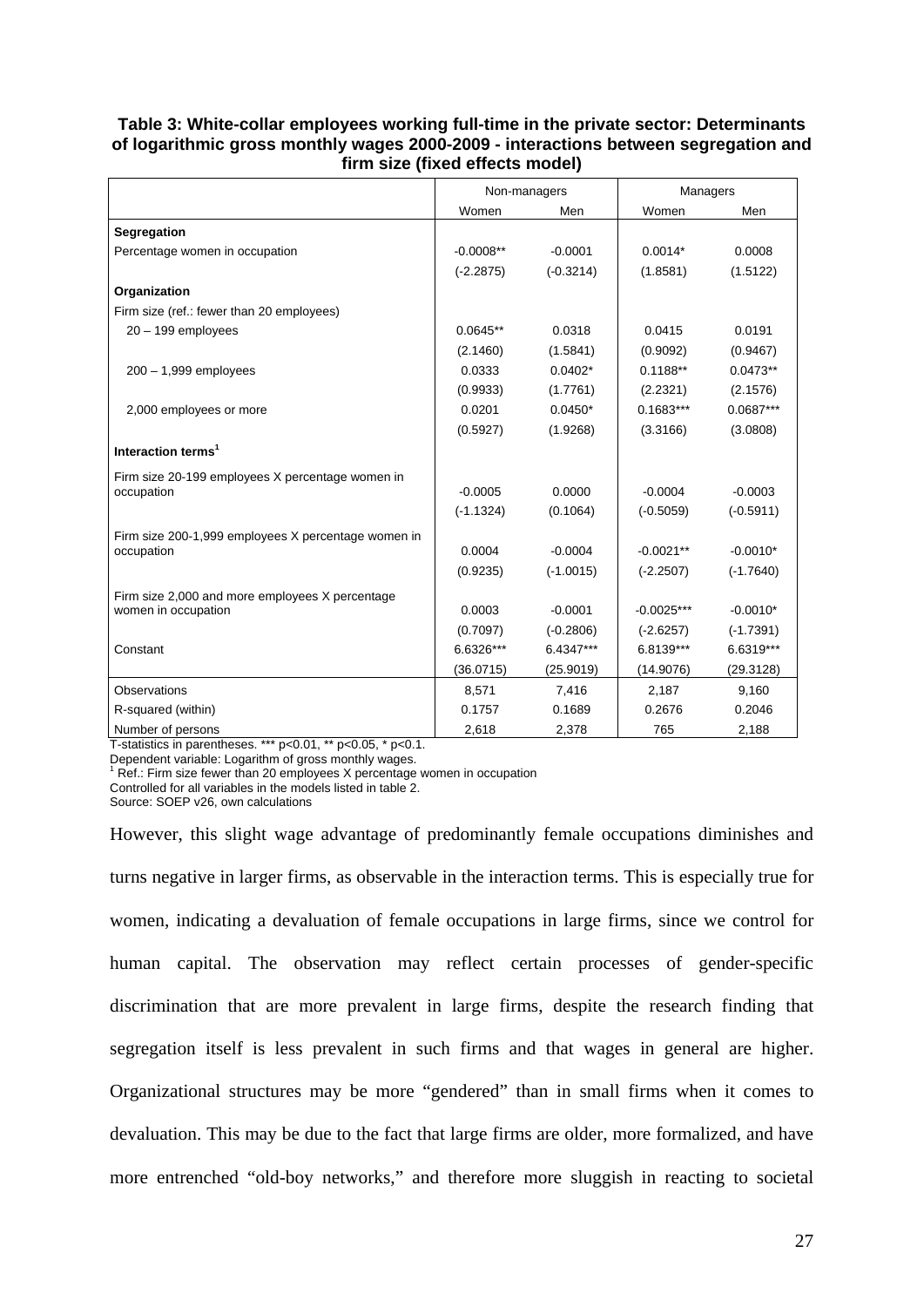changes toward gender egalitarianism. Processes devaluing women's occupations and attributing higher values to men's occupations may therefore be more evident in these firms. Furthermore, in large firms, wages can be assumed to vary more widely between predominantly male and predominantly female occupations, because men's occupations tend to have more very highly paid top positions, whereas predominantly female occupations do not show significant variation in wages between small and large firms. Therefore, the wage dispersion between male and female occupations is less pronounced in smaller firms.

To show the net dependency between the percentage of women in the current occupation on wages, moderated by the firm size, as shown in Table 3, conditional effect plots have been applied (Kohler & Kreuter, 2008). All continuous independent variables, except the percentage of women in the current occupation, have been centered by subtracting the sample mean women and men, respectively.

Controlling for all other variables, and taking unobserved time constant heterogeneity and selection into management into account, we observe increasing wages with the increasing rate of women in the occupation in small firms with fewer than 20 employees (Figure 3). This positive relationship decreases but remains positive for persons working in firms with 20-199 employees. In larger firms with 200-1,999 employees, the situation changes completely; here, a wage penalty for individuals working in women's occupations compared to those working in more male occupations can be observed. In the largest firms with 2,000 employees and more, this wage penalty in female occupations is largest. For male managers, similar effects can be observed, but on a lower level.

From this it follows that working in large firms generally tends to have wage advantages since wages are higher for both men and women (for managers and also for non-managers). But this is true only for those working in men's occupations. For those working in women's occupations, there are no wage advantages observable in large firms, and this is especially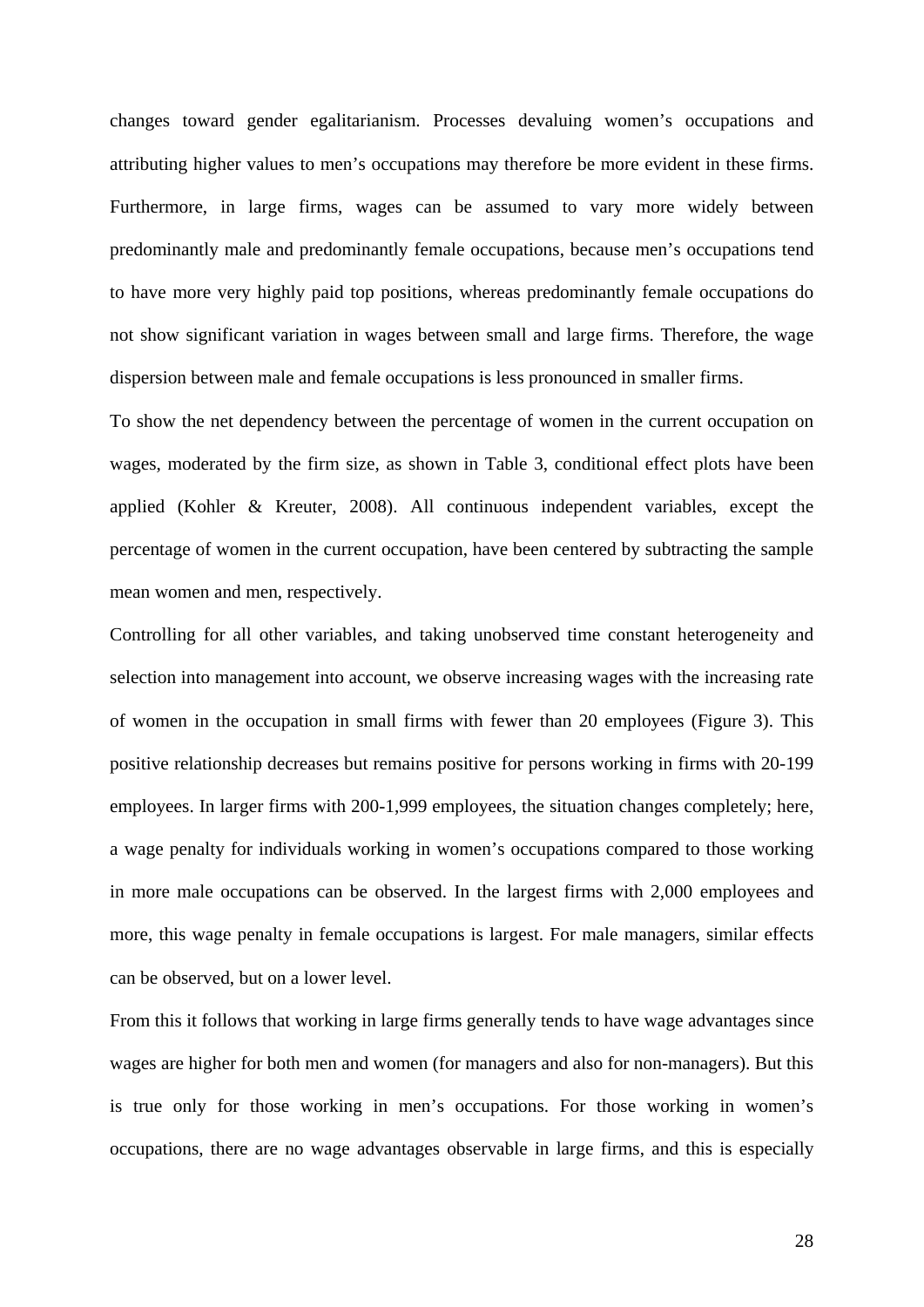true for women. Mechanisms of devaluation of women's work diminish positive wage effects

for those occupations in large firms.

#### **Figure 3: Women and men in full-time management positions in the private sector: Gross monthly earnings in segregated occupations and in companies with different firm size 2000-2009 (conditional effects plot)**



Source: SOEP 2000-2009, own calculations.

# **5 Conclusions**

The objective of this paper was to explain the effect of occupational sex segregation on wages for managerial positions in Germany, and to determine the extent to which this effect is moderated by firm size, using data from the German Socio-Economic Panel Study (SOEP). We applied a fixed effects model approach to control for stable unobserved heterogeneity, and we also controlled for selection into the sample using Heckman's correction to obtain unbiased estimators.

The results of our models clearly confirm our working hypotheses: occupational sex segregation in general does not have significant effects on wages in management positions. The results were different for non-managers, where we found significant wage penalties of female occupations for women that might be due to devaluation (since we controlled for

Source: SOEP v26, own calculations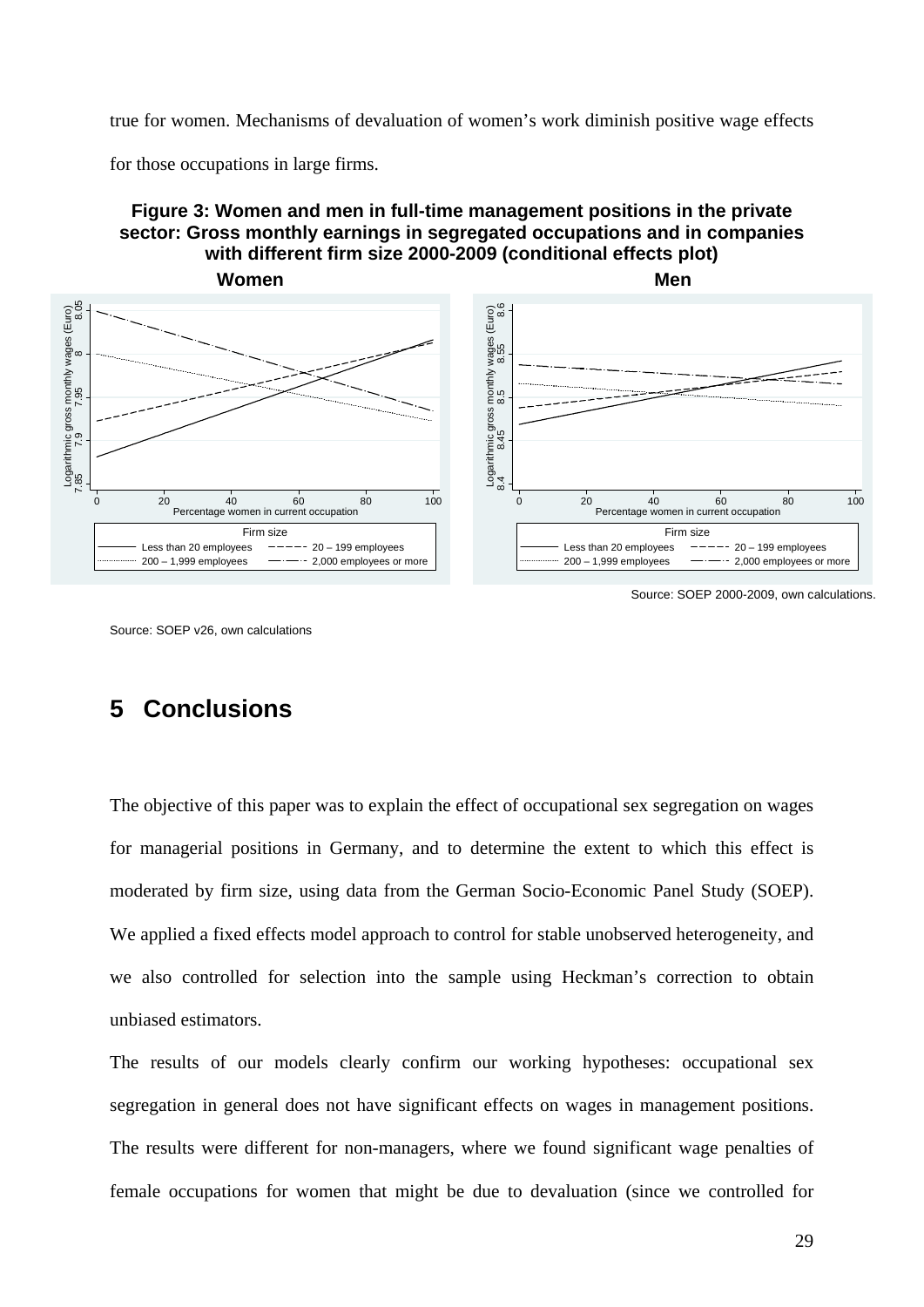human capital characteristics). We explain this difference in the segregation effect between managers and non-managers by the vertical dimension of segregation: Women's occupations are often located at low hierarchical levels and less often in management. Management positions are uncommon in female occupations, which are particularly devalued on the labor market. The remaining female occupations in management are more similar to men's jobs in their human capital requirements. Furthermore, it can be assumed that typical feminine tasks that are valued lower on the labor market and that could lead to additional devaluation are less often part of the typical work content of management positions. Therefore, neither the quantitative and qualitative conditions for devaluation are given, resulting in a non-significant segregation effect for managers.

Furthermore we showed that wage penalties of women's occupations exist for managers as well, but only in large firms. This suggests a devaluation of women's occupations in large firms, despite the finding in the literature that segregation itself is less prevalent and wages in general are higher there. This stronger devaluation may be due to large firms being older, more formalized, with more entrenched "old-boy networks," and therefore more sluggish in reacting to societal changes toward increased gender egalitarianism. It may also be due to an increased value assigned to the very highly paid top positions in large firms, which are at the same time men's occupations, whereas women's occupations do not vary as widely in wages between small and large firms.

Interestingly we found a positive effect in small firms for women, showing higher wages for those who work in women's occupations. It is not clear what underlies this effect, and more research is needed to explain this. One argument may be that in small firms—where larger proportions of women are managers and "old-boy networks" may therefore be less common—female managers have more power to overcome traditional structures of inequitable pay for women's and men's occupations and to give predominantly female occupations a slight advantage over men's occupations.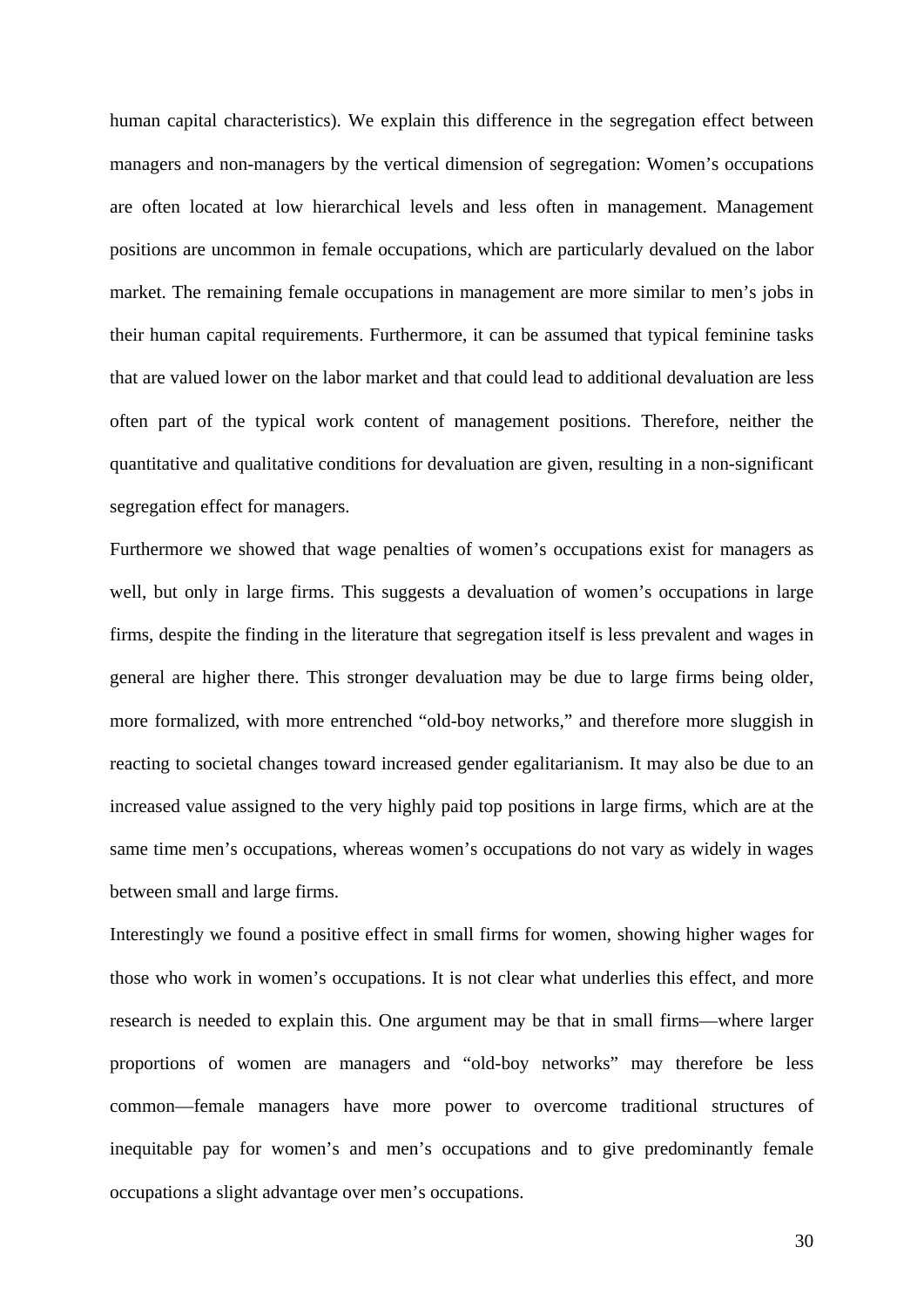How can devaluation of women's occupations be reduced in large firms? One possibility is to "simply" increase the percentage of female managers in these firms. This may help to decrease gendered structures and the devaluation of women's occupations. Here, small firms might serve as an example of "best practices," because here, a larger percentage of women are managers and the devaluation of predominantly female occupations is much lower. More transparency in companies concerning wages, recruitment and promotion is needed to support this.

### **6 References**

- Achatz, J. (2008). Die Integration von Frauen in Arbeitsmärkten und Organisationen. In S. M. Wilz (Ed.), *Geschlechterdifferenzen - Geschlechterdifferenzierungen. Ein Überblick über gesellschaftliche Entwicklungen und theoretische Positionen. 1. Auflage* (pp. 105-138). Wiesbaden: VS Verlag.
- Achatz, J., Beblo, M., & Wolf, E. (2010). Berufliche Segregation. In Projektgruppe GiB (Ed.), *Geschlechterungleichheiten im Betrieb. Arbeit, Entlohnung und Gleichstellung in der Privatwirtschaft* (pp. 89-139). Berlin: Edition Sigma.
- Achatz, J., Fuchs, S., von Stebut, J., & Wimbauer, C. (2002). Geschlechterungleichheit in Organisationen. Zur Beschäftigungslage hochqualifizierter Frauen. In J. Allmendinger & T. Hinz (Eds.), *Organisationssoziologie. Sonderheft Nr. 42/2002 der Kölner Zeitschrift für Soziologie und Sozialpsychologie* (pp. 284-318). Wiesbaden: Westdeutscher Verlag.
- Achatz, J., Gartner, H., & Glück, T. (2005). Bonus oder Bias? Mechanismen geschlechtsspezifischer Entlohnung. *Kölner Zeitschrift für Soziologie und Sozialpsychologie, 57*(3), 466-493.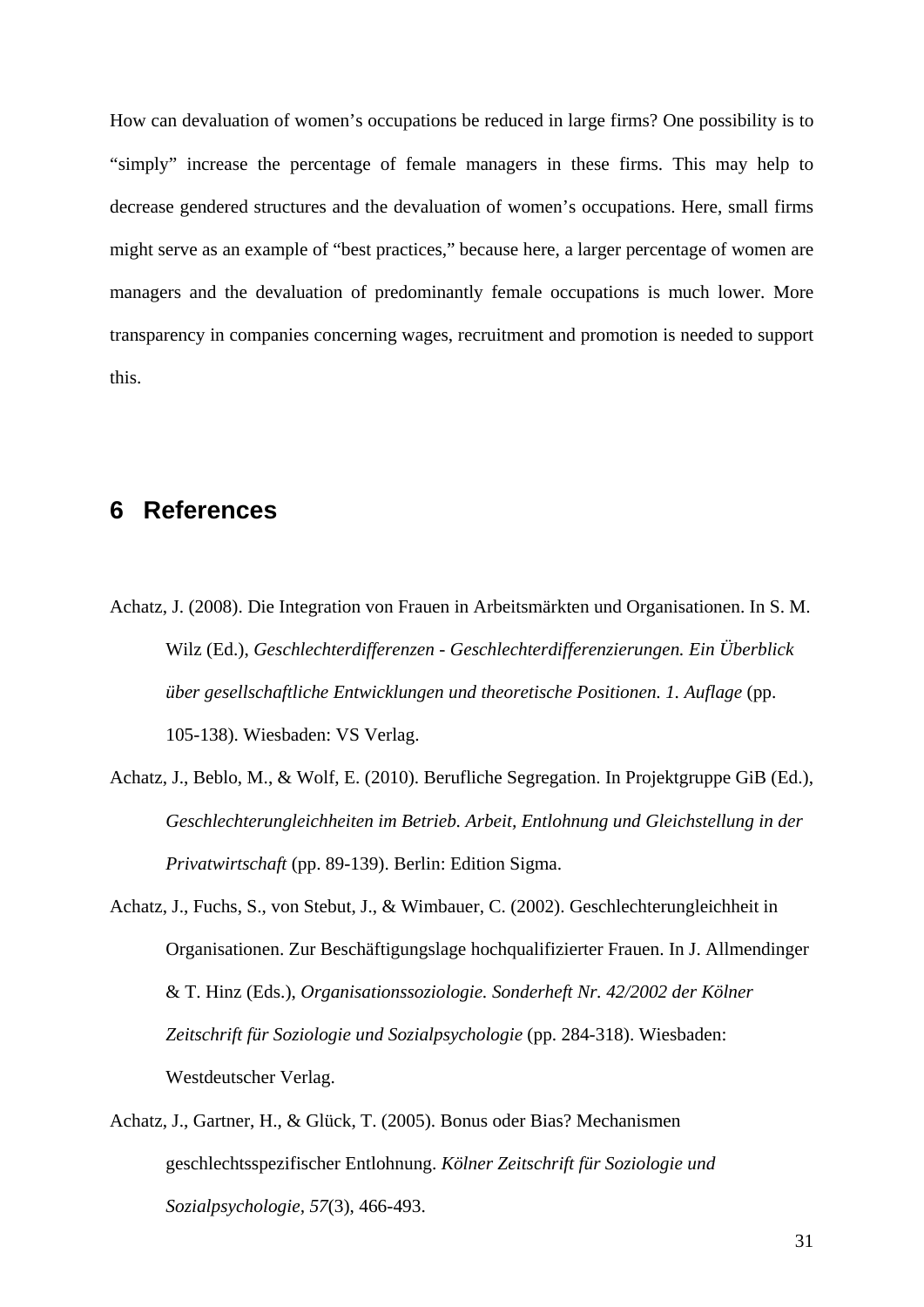- Acker, J. (1990). Hierarchies, Jobs, Bodies: A Theory of Gendered Organizations. *Gender and Society, 4*(2), 139-158.
- Allison, P. D. (2009). *Fixed Effects Regression Models*. London/Thousand Oaks/New Delhi: Sage.
- Allmendinger, J., & Hinz, T. (2007). Geschlechtersegregation in Organisationen und die Lohndifferenz zwischen Männern und Frauen. In R. Gildemeister & A. Wetterer (Eds.), *Erosion oder Reproduktion geschlechtlicher Differenzierungen?: Widersprüchliche Entwicklungen in professionalisierten Berufsfeldern und Organisationen* (pp. 172-188). Münster: Westfälisches Dampfboot.
- Allmendinger, J., & Podsiadlowski, A. (2001). Segregation in Organisationen und Arbeitsgruppen. In B. Heintz (Ed.), *Geschlechtersoziologie. Sonderheft Nr. 41/2001 der Kölner Zeitschrift für Soziologie und Sozialpsychologie* (pp. 276-307). Opladen: Westdeutscher Verlag.
- Baron, J. N., Hannan, M. T., Hsu, G., & Koçak, Ö. (2007). In the Company of Women. Gender Inequality and the Logic of Bureaucracy in Start-Up Firms. *Work and Occupations, 34*(1), 35-66.
- Beblo, M., Heinze, A., & Wolf, E. (2008). Entwicklung der beruflichen Segregation von Männern und Frauen zwischen 1996 und 2005 - Eine Bestandsaufnahme auf betrieblicher Ebene. *Zeitschrift für ArbeitsmarktForschung (ZAF), 41*(2/3), 181-198.

Becker, G. S. (1975). *Human Capital. 2nd Edition*. New York: Columbia University Press.

- Berger, J., Fisek, H., Norman, R. Z., & Zelditch, M. (1977). *Status Characteristics and Social Interaction: An Expectation States Approach*. New York: Elsevier.
- Berk, R. A. (1983). An Introduction to Sample Selection Bias in Sociological Data. *American Sociological Review, 48*, 386-398.
- Bertrand, M., & Hallock, K. F. (2001). The Gender Gap in Top Corporate Jobs. *Industrial and Labor Relations Review, 55*(1), 3-21.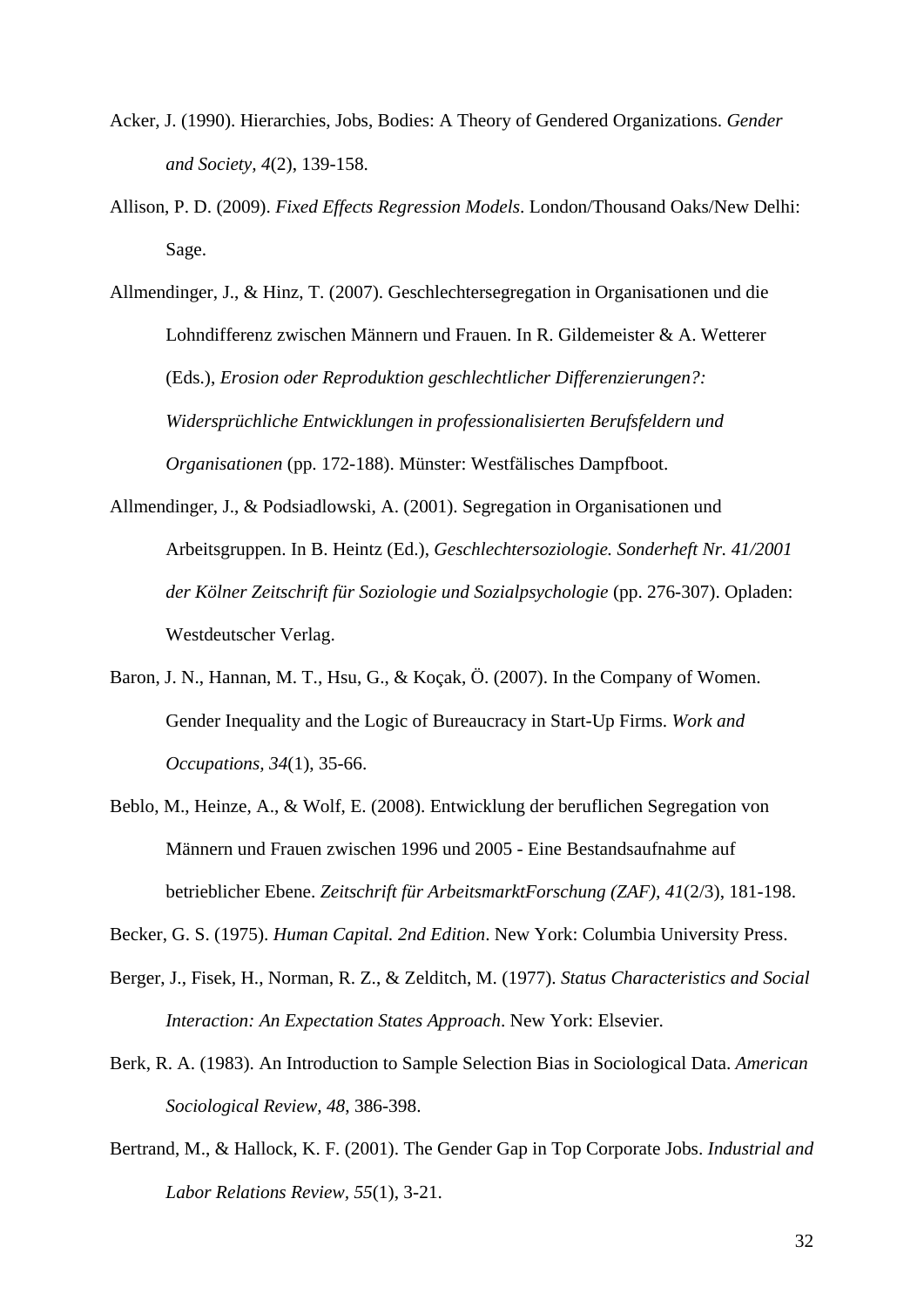- Bielby, W. T., & Baron, J. N. (1983). Organizations, technology, and worker attachment to the firm. *Research in Social Stratification and Mobility, 2*, 77-113.
- Blau, F. D., Ferber, M. A., & Winkler, A. E. (2006). *The Economics of Women, Men and Work*. New Jersey: Pearson.
- Blau, F. D., & Kahn, L. M. (2000). Gender Differences in Pay. *Journal of Economic Perspectives, 14*(4), 75-99.
- Blau, F. D., & Kahn, L. M. (2003). Understanding International Differences in the Gender Pay Gap. *Journal of Labor Economics, 21*(1), 106-144.
- Blumer, H. (1969). *Symbolic Interactionism: Perspective and Method*. Englewood Cliffs, NJ: Prentice-Hall.
- Brader, D., & Lewerenz, J. (2006). An der Spitze ist die Luft dünn, *IAB Kurzbericht Nr. 2*. Nürnberg: IAB.
- Brüderl, J., & Schüssler, R. (1990). Organizational Mortality. The Liability of Newness and Adolescence. *Administrative Science Quarterly, 35*, 530-547.
- Busch, A., & Holst, E. (2010). Der Gender Pay Gap in Führungspositionen: Warum die Humankapitaltheorie zu kurz greift. *Femina Politica, 19*(2), 91-102.
- Busch, A., & Holst, E. (2011). Gender-Specific Occupational Segregation, Glass Ceiling Effects, and Earnings in Managerial Positions: Results of a Fixed Effects Model, *DIW Discussion Paper*. Berlin: DIW.
- Cohen, P. N., & Huffman, M. L. (2007). Working for the Woman? Female Managers and the Gender Wage Gap. *American Sociological Review, 72*(5), 681-704.
- Cohen, P. N., Huffman, M. L., & Knauer, S. (2009). Stalled Progress? Gender Segregation and Wage Inequality Among Managers, 1980-2000. *Work and Occupations, 36*(4), 318-342.
- Correll, S. J., & Ridgeway, C. L. (2006). Expectation States Theory. In J. Delamater (Ed.), *Handbook of Social Psychology* (pp. 29-51). New York: Springer.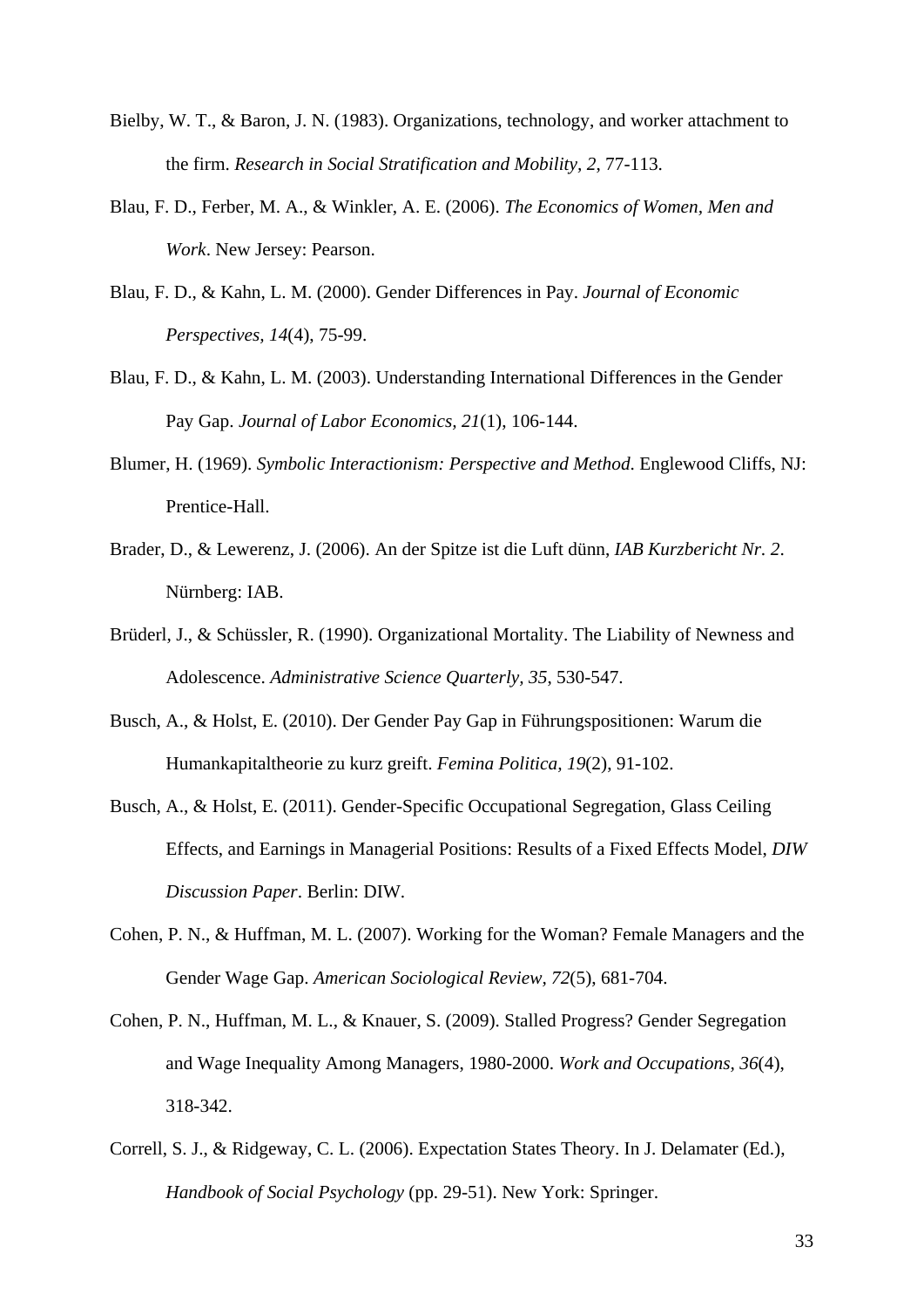- Doeringer, P. B., & Piore, M. M. E. (1971). *Internal Labor Markets and Manpower Analysis*. Lexington, Massachusetts: Heath Lexington Books.
- Eagly, A. H., & Carli, L. L. (2007). *Through the Labyrinth: The Truth About How Women Become Leaders*. Boston: Harvard Business School Press.
- England, P. (1982). The failure of human capital theory to explain occupational sex segregation. *The Journal of Human Resources, 17*(3), 358 - 370.
- England, P. (1989). A Feminist Critique of Rational-Choice Theories: Implications for Sociology. *The American Sociologist, 20*(1), 14-28.
- England, P. (1992). *Comparable Worth. Theories and Evidence*. New York: Aldine de Gruyter.
- England, P., Farkas, G., Kilbourne, B. S., & Dou, T. (1988). Explaining occupational sex segregation and wages: Findings from a model with fixed effects. *American Sociological Review, 53*(4), 544 - 558.
- England, P., Hermsen, J. M., & Cotter, D. A. (2000). The Devaluation of Women's Work: A Comment on Tam. *American Journal of Sociology, 105*(6), 1741-1751.
- European Commission. (2006). The Gender Pay Gap Origins and Policy Responses. A Comparative Review of 30 European Countries. Luxembourg: Office for Official Publications of the European Communities.
- European Commission. (2010). Report on Equality between Women and Men 2010. Luxembourg.
- European Commission's Expert Group on Gender and Employment (EGGE). (2009). Gender Segregation in the Labour Market: Root Causes, Implications and Policy Responses in the EU. Luxembourg: Publications Office of the European Union.
- European Foundation for the Improvement of Living and Working Conditions. (2007). Working conditions in the European Union: The gender perspective. Luxembourg: Office for Official Publications of the European Communities.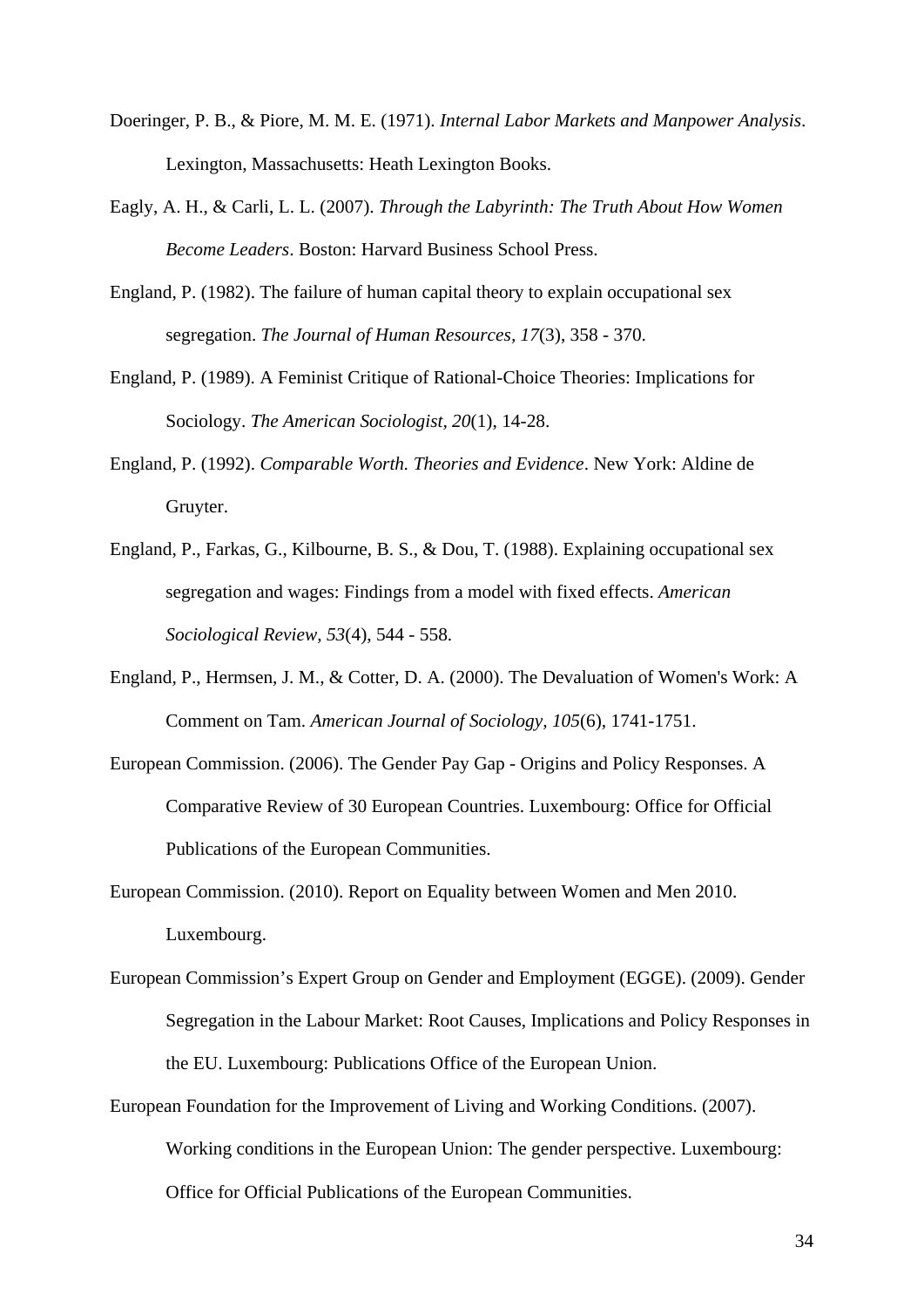- Evans, D. S., & Leighton, L. S. (1988). Why do Smaller Firms Pay Less? *The Journal of Human Resources, 24*(2), 299-318.
- Federal Office of Statistics. (1992). Klassifizierung der Berufe Systematisches und alphabetisches Verzeichnis der Berufsbenennungen. Ausgabe 1992. Stuttgart: Metzler-Poeschel.
- Federal Office of Statistics. (2008). Mikrozensus 2007. Qualitätsbericht. Wiesbaden: Federal Office of Statistics.
- Ferber, M. (1987). *Women and Work, Paid and Unpaid: A Selected, Annotated Bibliography*. New York/London: Garland Publishing, Inc.
- Grabka, M. M., & Frick, J. R. (2003). Imputation of Item-Non-Response on Income Questions in the SOEP 1984-2002.
- Greene, W. H. (2003). *Econometric Analysis*. Englewood Cliffs, New Jersey: Prentice-Hall.
- Heckman, J. J. (1979). Sample Selection Bias as a Specification Error. *Econometrica, 47*(1), 153-161.
- Heinze, A., & Wolf, E. (2010). The intra-firm gender wage gap: A new view on wage differentials based on linked employer-employee data. *Journal of Population Economics, 23*(3), 851-879.
- Hinz, T., & Gartner, H. (2005). Geschlechtsspezifische Lohnunterschiede in Branchen, Berufen und Betrieben. *Zeitschrift für Soziologie, 34*(1), 22–39.
- Hinz, T., & Schübel, T. (2001). Geschlechtersegregation in deutschen Betrieben, *Mitteilungen aus der Arbeitsmarkt- und Berufsforschung* (Vol. 34, pp. 286-301). Nürnberg: IAB.
- Holst, E., & Busch, A. (2010). Führungskräfte-Monitor 2010, *Politikberatung kompakt 56/2010*. Berlin: DIW.
- Holst, E., & Schimeta, J. (2011). Twenty-nine Women to 906 Men: Continuing Gender Inequality on the Boards of Germany's Top Companies, *DIW Weekly Report*. Berlin: DIW.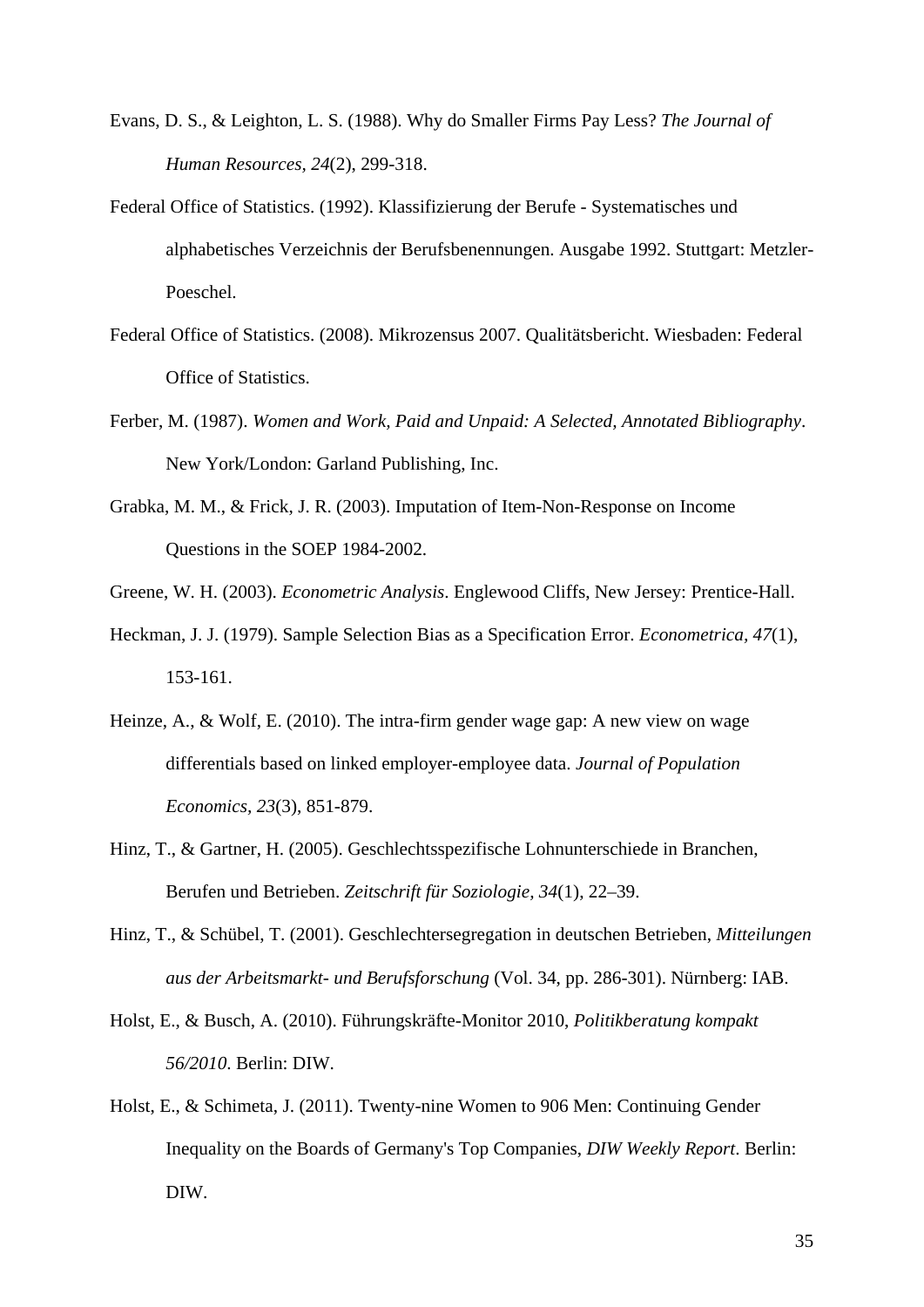Hoppenstedt (Ed.). (2010). *Frauen in Führungspositionen*. Darmstadt: Hoppenstedt.

- Hultin, M., & Szulkin, R. (2003). Mechanisms of Inequality. Unequal Access to Organizational Power and the Gender Wage Gap. *European Sociological Review, 19*(2), 143-159.
- Keller, E. F. (1985). *Reflections in Gender and Science*. New Haven and London: Yale University Press.
- Kilbourne, B., England , P., Farkas, G., Beron, K., & Weir, D. (1994). Returns to Skill, Compensating Differentials, and Gender Bias: Effects of Occupational Characteristics on the Wages of White Women and Men. *American Journal of Sociology, 100*(3), 689-719.
- Kirchmeyer, C. (2002). Gender Differences in Managerial Careers: Yesterday, Today, and Tomorrow. *Journal of Business Ethics, 37*(1), 5-24.
- Kohler, U., & Kreuter, F. (2008). *Datenanalyse mit Stata. Allgemeine Konzepte der Datenanalyse und ihre praktische Anwendung. 3. Auflage*. München: Oldenbourg.
- Lausten, M. (2001). Gender Differences in Managerial Compensation Evidences from Denmark, *Working Papers 01-4, University of Aarhus, Aarhus School of Business, Department of Economics*.
- Lester, R. A. (1967). Pay Differentials by Size of Establishment. *Industrial Relations, 7*(1), 57-67.
- Leuze, K., & Strauß, S. (2009). Lohnungleichheiten zwischen Akademikerinnen und Akademikern: Der Einfluss von fachlicher Spezialisierung, frauendominierten Fächern und beruflicher Segregation. *Zeitschrift für Soziologie, 38*(4), 262-281.
- Liebeskind, U. (2004). Arbeitsmarktsegregation und Einkommen. Vom Wert "weiblicher" Arbeit. *Kölner Zeitschrift für Soziologie und Sozialpsychologie, 56*(4), 630 - 652.
- Marini, M. M. (1989). Sex Differences in Earnings in the United States. *Annual Review of Sociology, 15*, 343-380.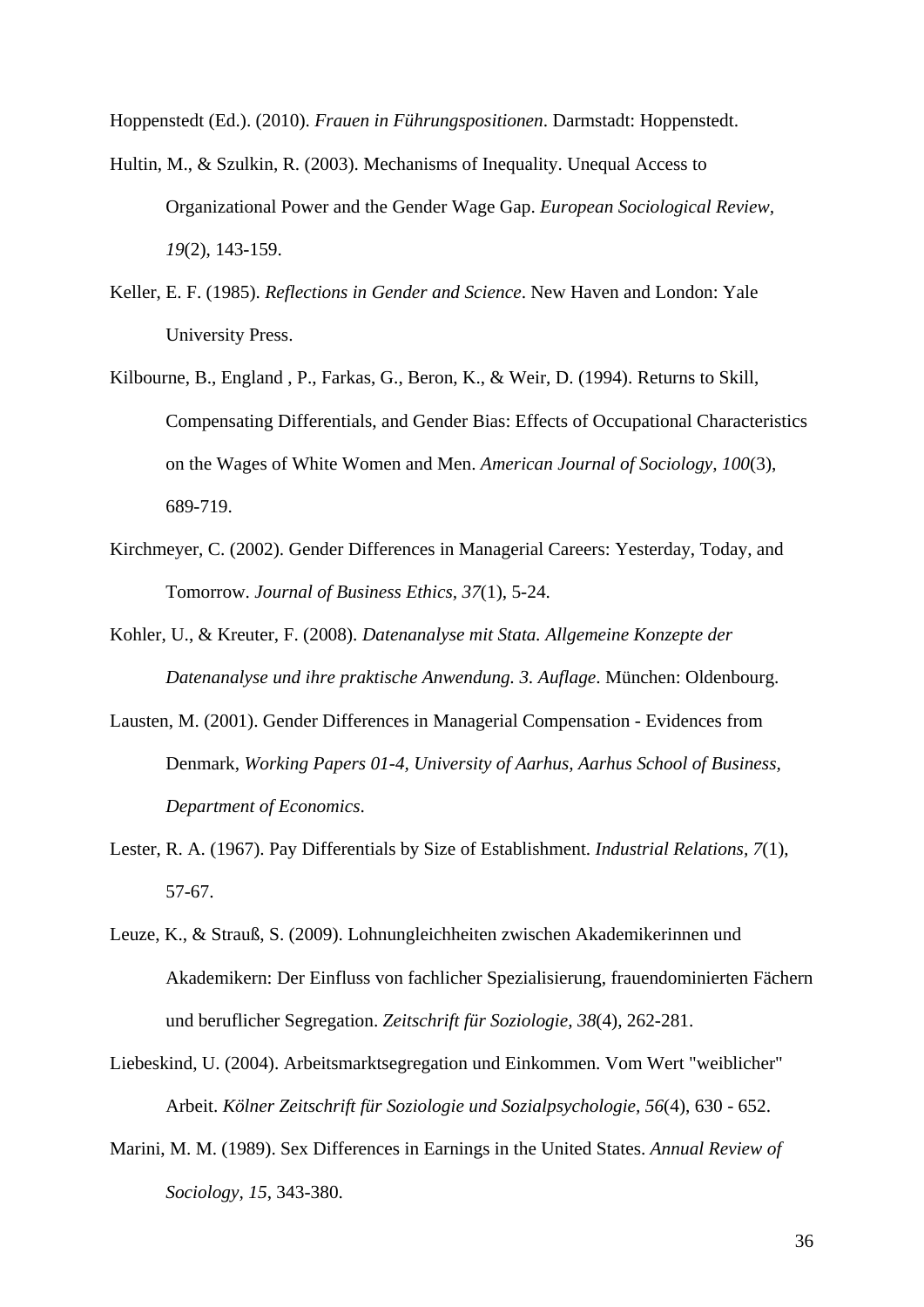- Marini, M. M., & Brinton, M. C. (1984). Sex Typing in Occupational Socialization. In B. F. Reskin (Ed.), *Sex Segregation in the Workplace. Trends, Explanations, Remedies* (pp. 192-232). Washington, DC: National Academy Press.
- Maume, D. J. J. (1999). Glass Ceilings and Glass Escalators. Occupational Segregation and Race and Sex Differences in Managerial Promotions. *Work and Occupations, 26*(4), 483-509.
- Mincer, J. (1962). On-the-Job-Training: Costs, Returns and some Implications. *Journal of Political Economy, 70*(5), 50-79.
- Mincer, J. (1974). *Schooling, Experience and Earnings*. New York: Columbia University Press.
- Nelson, J. A. (1996). *Feminism, objectivity, and economics*. London/New York: Routledge.
- Okamoto, D., & England, P. (1999). Is there a Supply-Side to Occupational Sex Segregation? *Sociological Perspectives, 42*(4), 557-582.
- Peterson, T., & Saporta, I. (2004). The Opportunity Structure for Discrimination. *American Journal of Sociology, 109*(4), 852-901.
- Polachek, S. W. (1981). Occupational Self-Selection: A Human Capital Approach to Sex Differences in Occupational Structure. *The Review of Economics and Statistics, 63*(1), 60-69.
- Reskin, B. F., McBrier, D. B., & Kmec, J. A. (1999). The Determinants and Consequences of Workplace Sex and Race Composition. *Annual Review of Sociology, 25*, 335-361.
- Ridgeway, C. L. (1997). Interaction and the Conservation of Gender Inequality: Considering Employment. *American Sociological Review, 62*(2), 218-235.
- Ridgeway, C. L. (2001). Social Status and Group Structure. In M. A. Hogg & S. Tindale (Eds.), *Blackwell Handbook of Social Psychology: Group Processes* (pp. 352-375). Oxford, UK: Blackwell.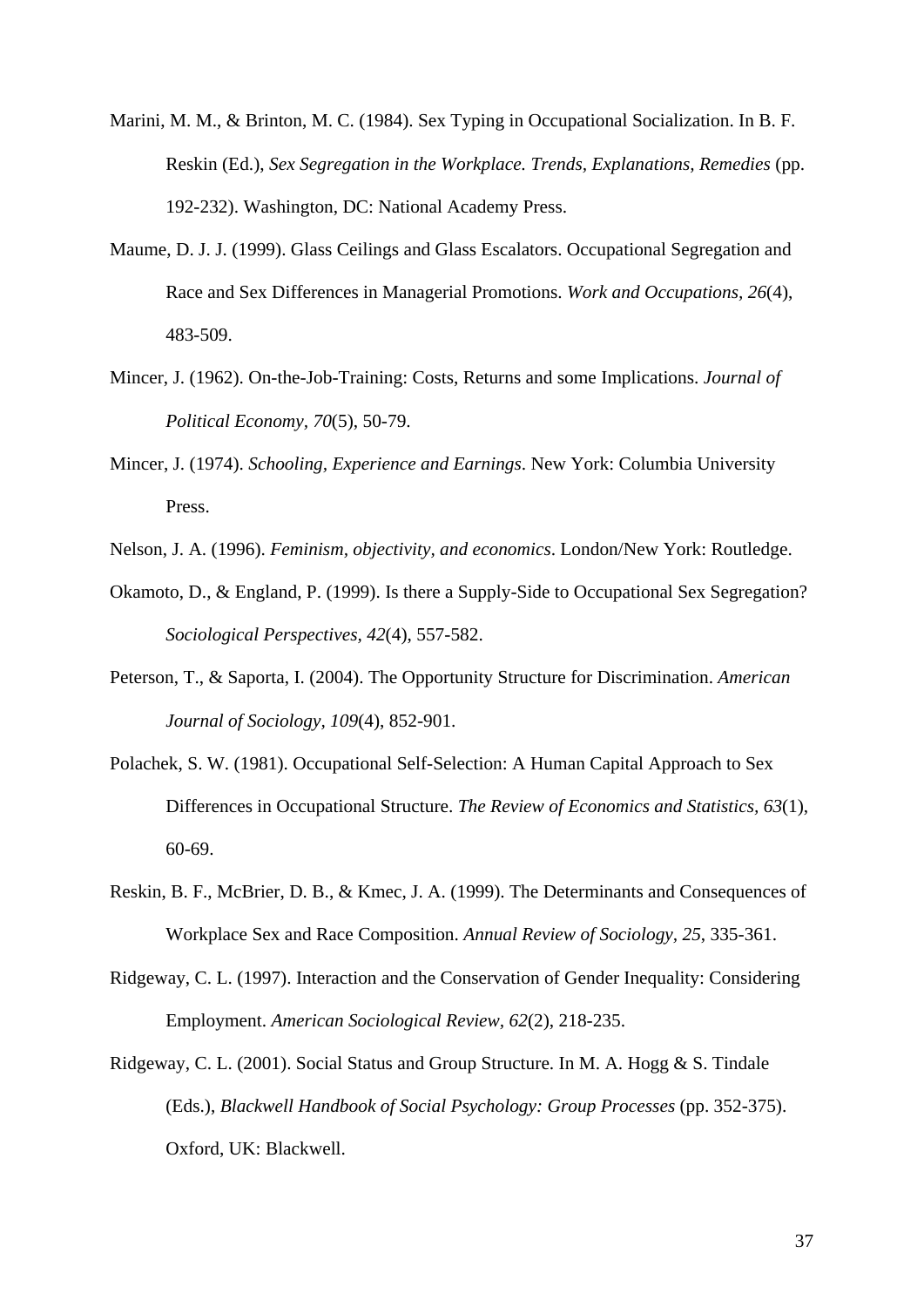- Schupp, J., Gramlich, T., Isengard, B., Pischner, R., Wagner, G. G., & Rosenbladt, B. v. (2003). Repräsentative Analyse der Lebenslageneinkommensstarker Haushalte. Fachlicher Endbericht des Forschungsauftrags für das Bundesministerium für Gesundheit und Soziale Sicherung (BMGS).
- Smyth, E., & Steinmetz, S. (2008). Field of Study and Gender Segregation in European Labour Markets. *International Journal of Comparative Sociology, 49*(4-5), 257-281.
- Steinberg, R. J. (1990). Social construction of skill. Gender, power, and comparable worth. *Work and occupations, 17*(4), 449-482.
- Tam, T. (1997). Sex Segregation and Occupational Gender Inequality in the United States: Devaluation or Specialized Training? *The American Journal of Sociology, 102*(6), 1652-1692.
- Tam, T. (2000). Occupational Wage Inequality and Devaluation: A Cautionary Tale of Measurement Error. *American Journal of Sociology, 105*(6), 1752-1760.
- Trappe, H., & Rosenfeld, R. A. (2004). Occupational Sex Segregation and Family Formation in the Former East and West Germany. *Work and Occupations, 31*(2), 155-192.
- Waldfogel, J. (1998). Understanding the 'Family Gap' in Pay for Women with Children. *Journal of Economic Perspectives, 12*(1), 137-156.
- West, C., & Zimmerman, D. H. (1987). Doing Gender. *Gender and Society, 1*(2), 125-151.
- Wirth, L. (2001). *Breaking through the glass ceiling: Women in management*. Genf: International Labour Organization.